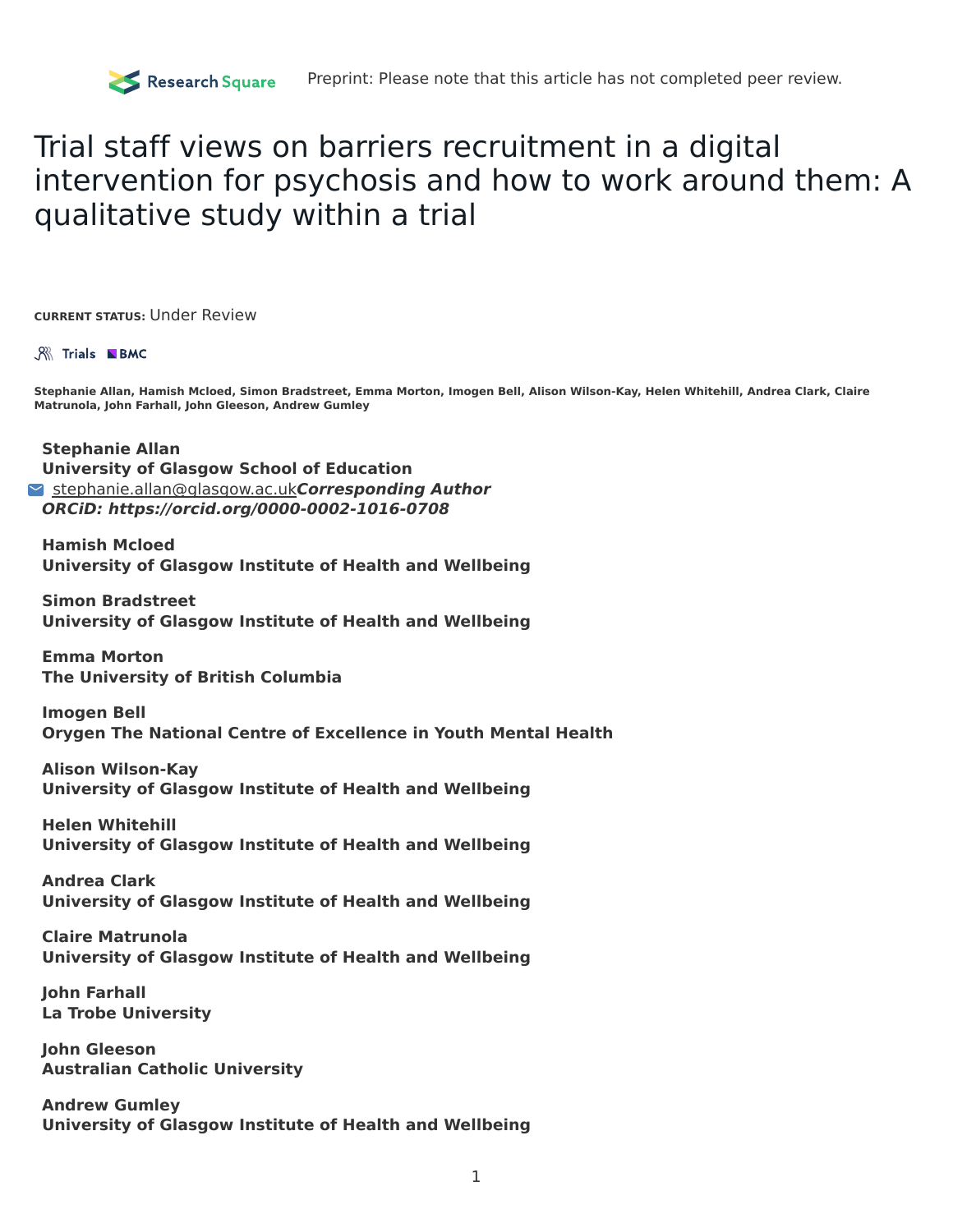

**Prescreen**

[10.21203/rs.3.rs-20235/v1](https://dx.doi.org/10.21203/rs.3.rs-20235/v1)

## **Subject Areas**

**[Translational](https://www.researchsquare.com/browse?subjectArea=Translational%20Medicine) Medicine Internal [Medicine](https://www.researchsquare.com/browse?subjectArea=Internal%20Medicine)**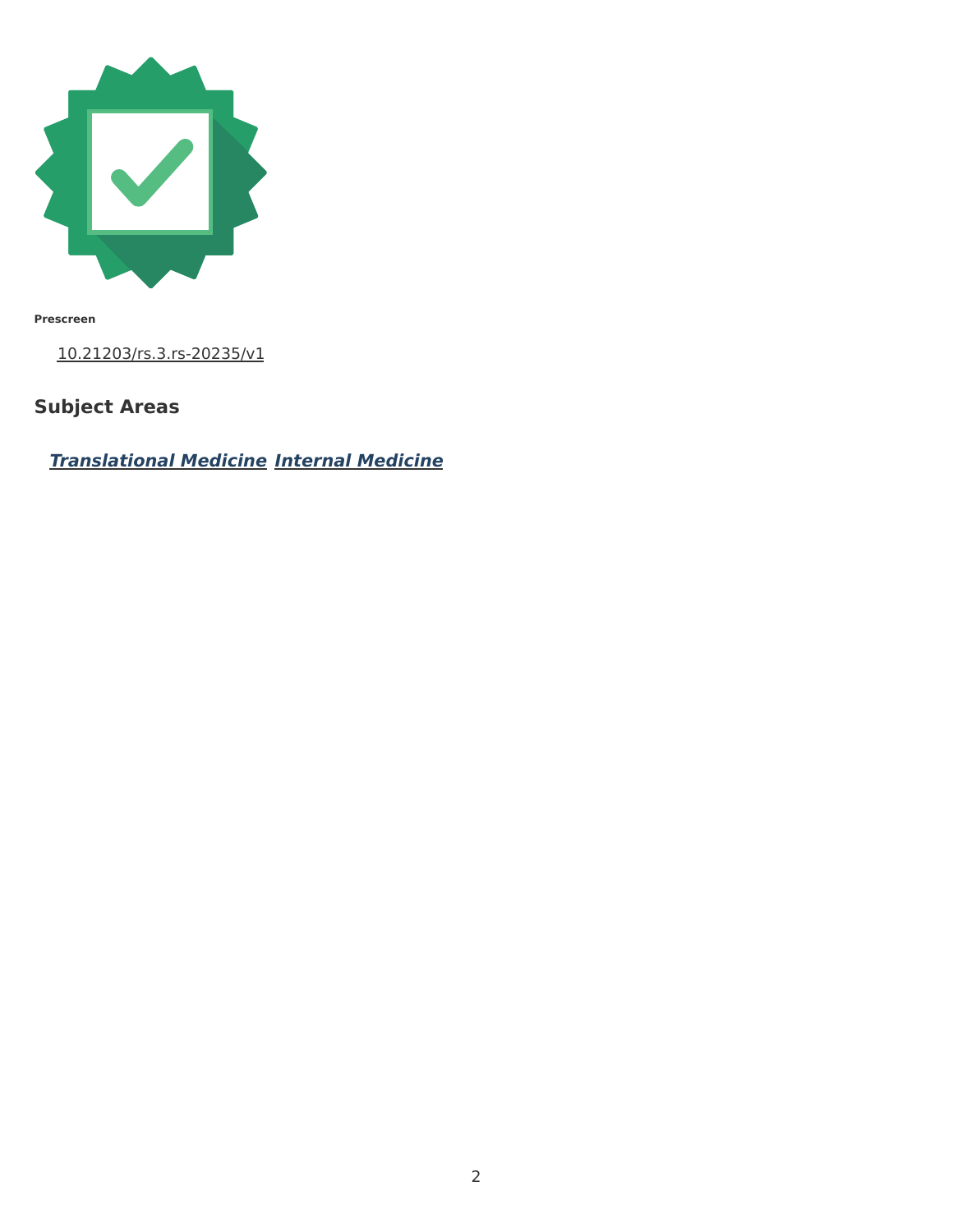#### **Abstract**

**Background:** Recruitment processes for clinical trials of digital interventions for psychosis are seldom described in detail within the literature. While trial staff have expertise in describing barriers and facilitators to recruitment a specific focus on understanding recruitment from the point of view of trial staff is rare.

**Methods:** We applied pluralistic ethnographic methods including analysis of trial documents, observation and focus groups explored the recruitment processes of the EMPOWER feasibility trial (ISRCTN: 99559262).

**Results:** Recruitment barriers fell into two main themes; service characteristics (lack of time available to mental health staff to support recruitment, staff turnover, patient turnover (within Australia only), management styles of community mental health teams, physical environment) and clinician expectations (filtering effects and resistance to research participation). Trial staff negotiated these barriers through strategies such as emotional labour (trial staff managing feelings and expressions in order to successfully recruit participants) and trying to build relationships with clinical staff working within community mental health teams.

**Conclusions:** Researchers in clinical trials for digital psychosis interventions face numerous recruitment barriers and do their best to work flexibly negotiate these barriers and meet recruitment targets. The recruitment process appeared to be enhanced by trial staff supporting each other throughout the recruitment stage of the trial.

**Trial Registration:** (ISRCTN: 99559262 registered 21/12/2015)

#### **Introduction**

To better understand how interventions could be developed, evaluated, and implemented into routine care, it is important to fully understand which aspects of randomised control trials (RCT) implementation are most challenging (1). All RCTs must recruit participants for interventions to be tested (2). However, recruitment into RCTs can be very difficult and is possibly the biggest challenge within clinical research (3) with many RCTs failing to reach their recruitment targets (4). Delayed recruitment can lead to additional costs (5) and underpowered clinical trials can threaten the empirical value of intervention research (6). Systematic reviews of recruitment barriers have helped uncover specific barriers for recruiting ethnic minority populations (7), within HIV trials (8) and cancer trials (9). However, reviews are only possible if primary data are collected and shared. Digital interventions are becoming popular for increasing access to treatments, but little is known about the nature of specific recruitment barriers in these trials (10). Beyond widespread societal concern about the negative impacts of digital technology within daily life (11), there may be recruitment challenges in mental health care research such as concerns patients may struggle to use a digital device (12). However, systematic review evidence suggests that these effects are not yet understood because trial recruitment is not covered in depth in studies of implementation barriers for digital interventions for psychosis(13).

Trial staff responsible for recruiting participants must implement something novel (in this case, the recruitment process for a new intervention) within a healthcare system which comes with existing norms, knowledge and social practices. Trial recruitment involves interacting with diverse groups (14) including patients, clinical staff, clinical leaders and other members of the trial team. The healthcare system can be described as a context in which the recruitment process must fit. Process evaluations use qualitative research to develop an understanding of how trial processes such as recruitment were delivered and received by participants and trial staff (15,16). Context in process evaluation terms is defined as factors external to an intervention that influence clinical trial processes delivery (17) such as recruitment. Therefore, understanding the context of recruitment is important for understanding what factors may act as barriers and facilitators in enrolling participants within a clinical trial.

Usage of and interest in digital interventions is high in people diagnosed with schizophrenia (18) and digital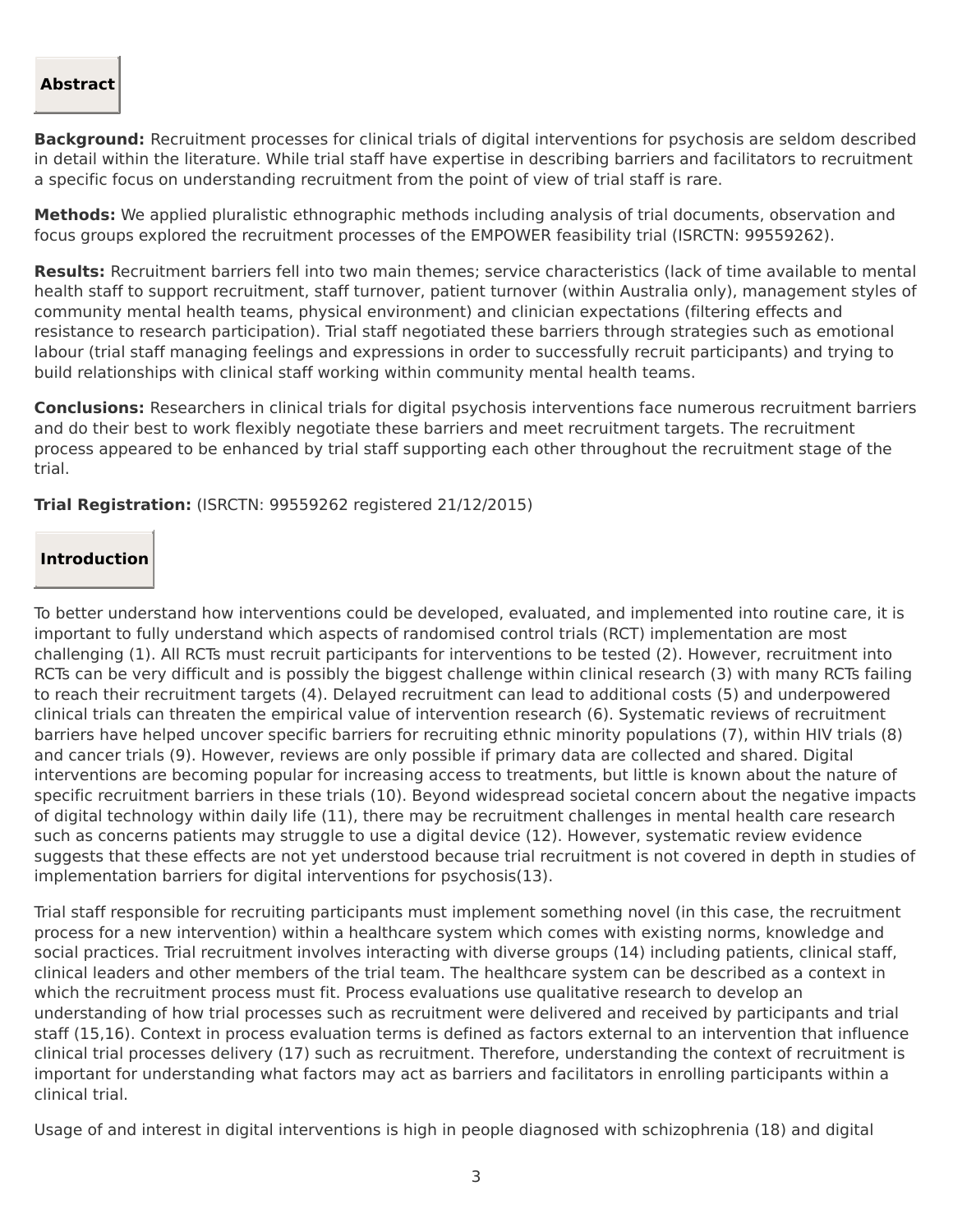interventions for psychosis are growing in popularity (19,20). Currently, the ongoing Covid–19 pandemic has seen a surge in interest in using digital technologies to support people with mental health problems (21). However, the willingness of patients to be recruited into digital intervention clinical trials is poorly understood (22,23). People diagnosed with schizophrenia are described as a difficult to recruit population more generally within clinical trials (24). Recruitment for service users diagnosed with schizophrenia often involves approaching patients via staff; therefore, it seems particularly important to consider the role of staff within study recruitment. For example, a recent study reports that one in five mental health staff report having never recruited a service user into a research study (25).

Within trials of digital interventions, it is recommended that the recruitment of end users should be described in sufficient detail to enable readers who wish to contextualise or replicate the work (26). Feasibility studies help establish important parameters such as willingness of clinicians to recruit patients and willingness of participants to be randomised (27). Despite the importance of recruitment, CONSORT statements(28) do not require RCT reporting to describe recruitment in detail beyond documentation of participant flow (29,30). Proposed CONSORT extensions (31) recommended qualitative data be collected so context can be more fully understood so future researchers may recognise what relevant contextual elements (such as settings and stakeholder participation) which are necessary for the replication of findings observed within a particular trial. Reporting a more detailed examination of recruitment processes (particularly recruitment barriers (32)) is suggested to be useful in interpreting trial results and developing strategies for improvement (33). Moreover, failure to report recruitment experiences risks significant loss of a key source of knowledge. Additionally, it is important to note that detailed reporting of recruitment into digital intervention studies using mobile apps is noted to be scarce (34).

Trial staff are responsible for meeting recruitment targets and interact with potential participants in order to do so. This places them in a unique position to comment on the overall recruitment process and provide a narrative on 1) what happened during trial recruitment; and 2) make informed comment on why. Identifying barriers to recruitment has been identified as a strength of qualitative research within clinical trials (35,36). Furthermore, qualitative research could also describe what strategies trial staff utilise to negotiate around recruitment barriers.

### **Study Aims**

This qualitative study within a trial (SWAT: (37)) aimed to gather and analyse data to more fully understand barriers and facilitators encountered by trial staff during the recruitment process for the EMPOWER study (described in more detail below), and to facilitate learning ahead of a full trial. Previous qualitative work conducted with carers, mental health staff and service users suggested that recruitment barriers were hypothesised within the EMPOWER trial (12) such as service users feeling paranoid in response to digital technology and a lack of staff time to support the recruitment process. Therefore, this study aimed to explore recruitment issues in some depth but was not limited to the a priori issues identified within our previous research.

EMPOWER (Early signs Monitoring to Prevent relapse in psychosis and prOmote Wellbeing, Engagement and Recovery (38), ISRCTN: 99559262) aimed to develop and evaluate a Mobile App for use with adults who experience psychosis. The EMPOWER App is a digital self-management tool (augmented with peer support) to enhance the identification of, and communication about early warning signs of relapse in people diagnosed with schizophrenia. The app enables routine self-monitoring for a variety of different experiences, including psychosis (e.g. hearing voices, suspicious thoughts), anxiety, mood, self-esteem and interpersonal support. EMPOWER participants used the App for an initial twenty-eight-day baseline period to identify their typical variation in personal wellbeing. Significant changes from baseline are then triaged by a clinician and, if necessary, mental health staff notified. EMPOWER was tested in a cluster randomised control trial (cRCT). Since EMPOWER was trying to enhance communication and shared decision making between multiple stakeholders, mental health staff, service users and carers (if relevant) were all potential participants. The feasibility of the EMPOWER intervention and study procedures were tested in a multisite trial in both Australia and the UK. The initial recruitment target was 120 service user participants (and any linked carers) and 40 mental health staff from 8 Community Mental Health Services (CMHS) before randomisation of the clusters (services). During the course of the study 8 CMHS were recruited and randomised however a revised recruitment target of  $n = 86$  was agreed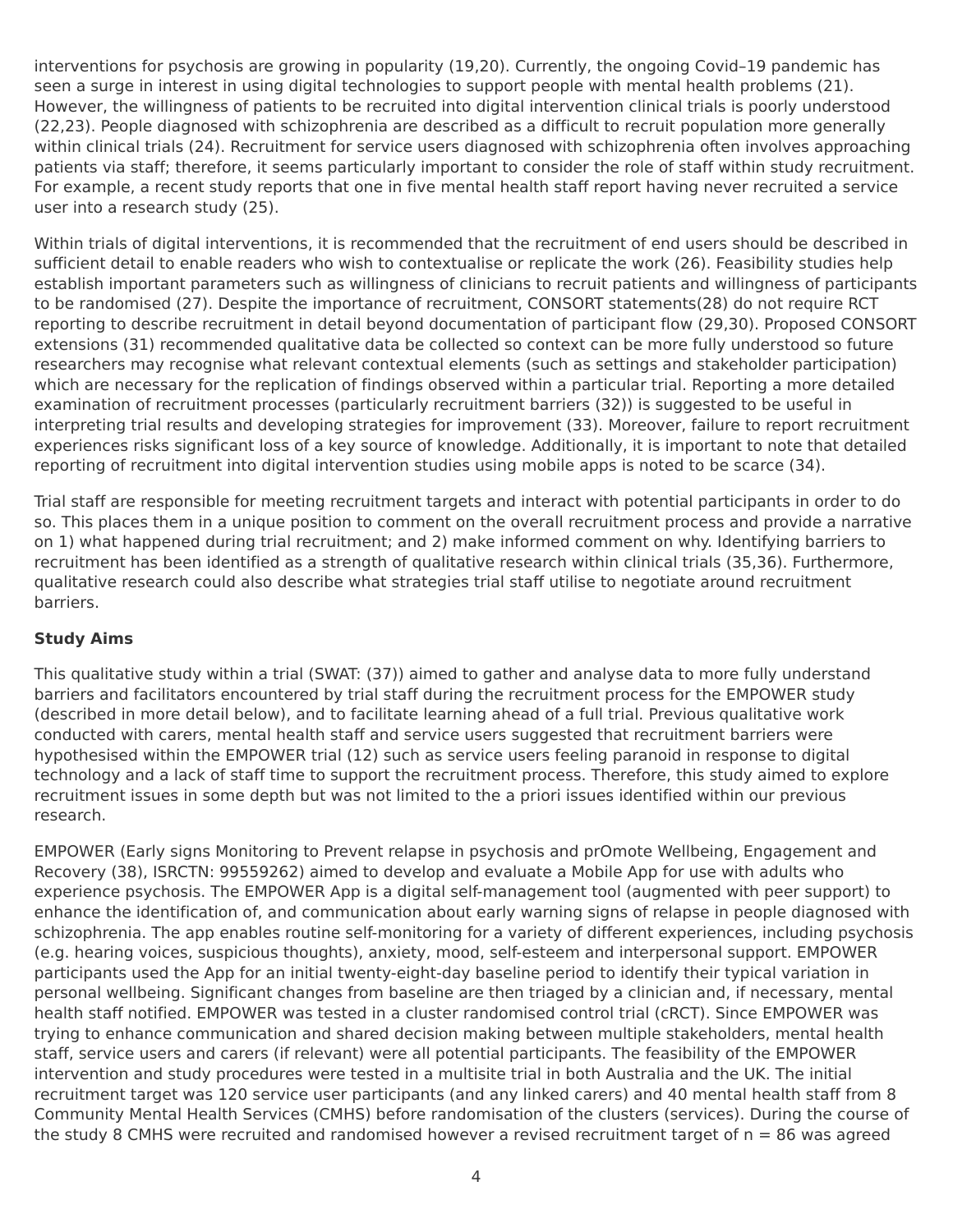and met.

In cluster trials, outcomes are usually measured at the level of the individual but trial procedures (such as recruitment) are applied by the research team at the level of the cluster (in this case, adult community mental health teams) (39). Therefore, developing an understanding of recruitment both within and across sites appears important in contextualising the recruitment process in a cRCT. Full details of the intervention are reported in the protocol (38). In a feasibility study such as EMPOWER, process evaluators are usually interested in facilitators and barriers to implementation so that strategies to enhance implementation of key processes such as recruitment can be put in place for a definitive trial (17).

## **Methods**

In line with the EMPOWER process evaluation protocol (40) the theoretical framework for this study was constructivism (15) which posits that knowledge is created through social interactions. The processes that occur during intervention implementation need to be understood in ways that are responsive to the complexities and intricacies of programs, people, and places (41). Recruitment in clinical trials is a complex social action so there is unlikely to be one definitive methodology (qualitative or otherwise) that can allow us to theorise recruitment in sufficient depth (42).

The primary focus of the analysis was on achieving the a priori study aims (understanding the context of recruitment during the feasibility trial stage to refine recruitment in a full trial). Particular attention was paid to the reporting of barriers and facilitators to recruitment because this helps understand the context of recruitment. We now describe the two methods of the study in line with the key aim:

#### **Ethnography**

Ethnography refers to both a process and outcome of research that produces rich descriptions and interpretations of a social system from the point of view of its key social actors, including their behaviours, roles and methods of interaction (43). Ethnography is useful for theorising implementation processes like recruitment because ethnographic narratives pay attention to interconnectedness while building a holistic understanding of how systems come together as a whole (44,45). Furthermore, ethnography is useful for developing internally valid theory by focusing on describing how people behave in the real-world context of doing clinical trial recruitment. Taking an ethnographic stance is advantageous in process evaluation research because it can help develop implementation theory of key trial processes with good internal validity (46). While ethnography commonly observes social processes, the examination of administrative data and study documents are important within process evaluation research (47). Therefore, the minutes of team meetings were seen as sites for ethnographic enquiry beyond what was recorded from observation.

### **Trial Staff Focus Groups**

To triangulate findings from the ethnography, focus groups were held with members of trial staff who were involved in the recruitment process. The use of qualitative methods (48), and in particular, focus groups within an RCT facilitates understanding of the recruitment process (49). Exploring recruitment from the point of view of the research team who experienced directly is noted to be useful because it gives insight into reasons behind what can be observed (35). Ethics approval for the study was received from West of Scotland Research Ethics Service (GN16MH271 Ref: 16/WS/0225) and Melbourne Health (HREC/17/MH/97 Ref: 2017.010.

## **Procedure**

#### **Ethnography**

SA (who was based in the UK) was present at the majority of weekly team meetings in the UK that were held during the recruitment process and had access to the minutes of the meetings from this time. All members of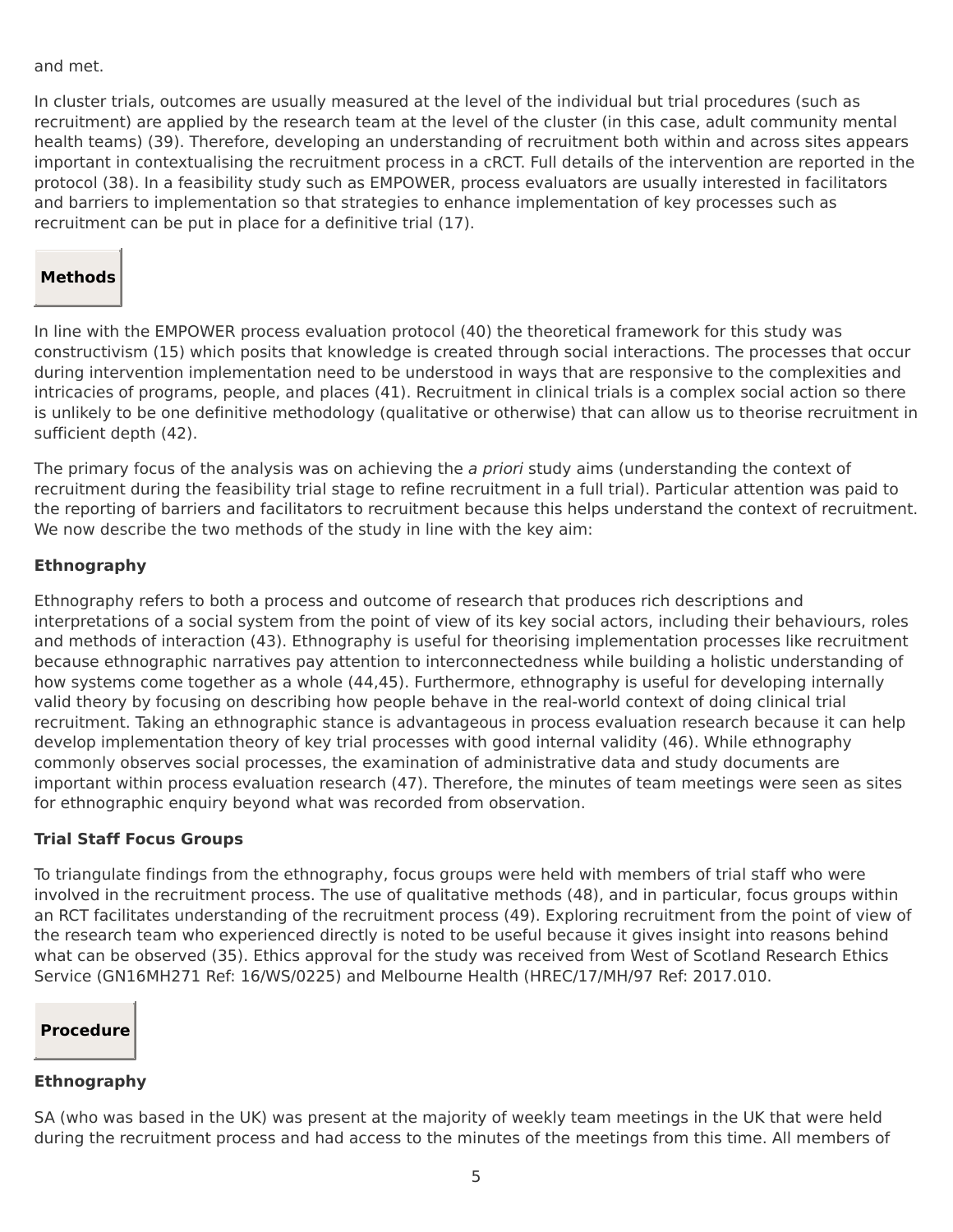the EMPOWER team who were based in Glasgow attended these meetings with the focus of discussion being on general trial business. Recruitment procedures for both the UK and Australia were discussed in these meetings. SA recorded reflective rough notes during the recruitment process and consolidated these into reflective memos once the recruitment period was over. SA revisited meeting minutes ( $n = 50$ ) for the period from 03/08/2017, when recruitment started, until 05/07/2018, when the recruitment target was achieved ( $n = 86$ ) to refresh their memory and wrote reflective ethnographic memos. Relevant ethnographic reflections are reported in addition to analyses from the focus groups. Observational data from meeting recordings and field notes are anonymised.

## **Trial Staff Focus Groups**

Two focus groups were facilitated by SA. One focus group was facilitated in person in Glasgow in the UK and another facilitated remotely with the Australian team in Melbourne via secure telephone interface. Verbal informed consent was taken before the start of each focus group. Each focus group followed a schedule of questions designed to explore barriers and facilitators to recruitment in some depth. A semi-structured interview schedule was developed for broad exploration of the recruitment process from the perspective of trial staff (see supplementary materials) Both focus groups were audio recorded and then transcribed verbatim. Focus groups lasted for an hour. All focus groups were held during the typical working day for trial staff and participation was voluntary. Data have been anonymised to protect confidentiality; all participants are simply referred to as "Participant" with numbers being used for clarity when a textual extract has data from more than one participant.

All participants in this SWAT (through observation focus group participation or both) were employed in the EMPOWER trial and were involved in trial recruitment (either directly or indirectly). NVIVO (50) software was used for all analysis.

| Location    | l Attendees                     | Roles                                                    |
|-------------|---------------------------------|----------------------------------------------------------|
| <b>IIUK</b> | $\vert$ 6 (out of a possible 7) | Researcher, Chief Investigator and Trial<br> Manager     |
| Australia   | $ 3$ (out of a possible 5)      | Principal Investigator, Researchers and<br>Trial Manager |

Table 1 Showing Participant Characteristics

### **Reflexivity**

SA is a PhD student working on a process evaluation for the EMPOWER cRCT (38). The PhD funding SA receives is independent of any funding associated with the trial. Following observations of trial staff during the recruitment process, it seemed as though the recruitment process was a key site of enquiry to more fully understand full trial feasibility. Therefore, a decision was made to undertake a small qualitative SWAT. Supervision and finalisation of the coding process was done in conjunction with HM and AG who are academic clinical psychologists, academic supervisors to SA and investigators on the EMPOWER trial.

### **Analysis**

All data including ethnographic observations and focus group transcripts were analysed thematically by SA using thematic analysis, a qualitative method used to identify, analyse, and report on patterns constructed within text data (51). The first stage comprised of line-by-line coding (descriptive) moving onto the second stage of coding where descriptive codes were thematically linked together into a final set of themes. Constructivist qualitative research assumes that themes do not emerge from the data but are constructed as part of a reflexive analytic processes (52) Therefore, themes will be reported as being constructed. Trial staff provided critical feedback on the rigour and validity of the thematic analysis—similar to member checking (53).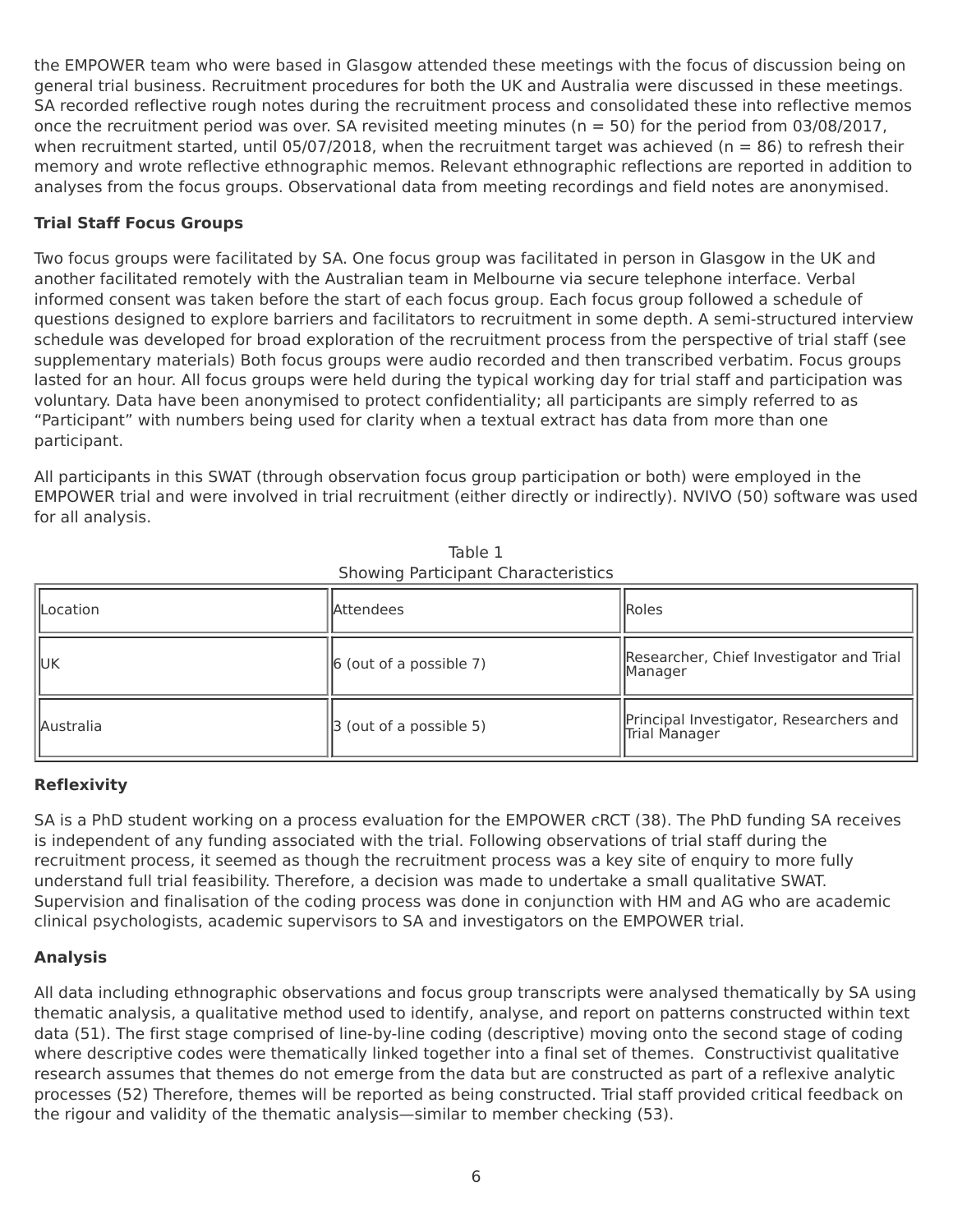#### **Results**

Following thematic analyses of ethnographic observations and focus groups, it seemed that there were several key recruitment barriers encountered by the research team during the process of recruitment to the trial. Beyond simply listing recruitment issues, trial staff discussed how these issues were addressed and what work was done to best negotiate these issues. In order to frame these discussions as distinct from merely reporting key issues, the concept of trial work (54) was utilised within a qualitative framework analysis (55). Trial work is a broad concept related to the work done to overcome barriers during the recruitment process engagement, 'buy in' to the trial across a range of stakeholders as well as work involved in managing the organisational complexity necessary to reach recruitment targets (54). Trial work appeared highly relevant to the aims of this study in terms of maximising learning and understanding from the EMPOWER recruitment process. The reporting will highlight the key recruitment barriers and then the trial work utilised to facilitate recruitment.

#### **Key Recruitment Barriers**

The key barriers described by trial staff into trial recruitment broadly fell into three main themes; service characteristics (lack of time available to mental health staff to support recruitment, staff turnover, patient turnover (within Australia only), management styles of community mental health teams, physical environment) and clinician expectations (filtering effect and resistance to research participation)

#### **Service Characteristics**

#### **Lack of Time available to Mental Health Staff to Support Recruitment**

Research trial staff frequently spoke about mental health staff not having much time to engage within the recruitment process. The research team were highly aware of the broader social context of low staff capacity in the face of high numbers of patient referrals in routine care with limited staff to meet demand. Trial staff in both sites made empathetic references to being aware of mental health staff working within a context of immense pressure with a lack of resources and support. During the analysis by SA, it was constructed that the trial staff in EMPOWER felt it was inevitable that structural barriers that lead to mental health staff not having much spare time would inevitably be a barrier to trial recruitment.

Participant 1: I don't think you can relate how busy they are. And much pressure they're under. Some of the numbers we heard about in terms of new referrals into teams were quite staggering.

Participant 2: Forty. Forty referrals a week, yeah. And there doesn't seem to be any sort of throughput to accommodate that additional pressure being moved around (UK)

#### **High Mental Health Staff Turnover**

Closely linked to a lack of staff time was high staff turnover, which appeared to be systemic across both trial sites. Meeting notes and focus group data from both the UK and Australia indicated that high clinical staff turnover became a challenge to recruitment. Practically, this led to issues such as new clinical staff not being aware of the study because they were not employed when staff teams were initially told about it. Clinical staff changing jobs or being off sick also appeared to be systemic issues within mental health services and was a macro level recruitment challenge. In this example below, a member of the EMPOWER team reflects on the impact of high staff turnover.

"What we're seeing is the key workers [mental health staff] are very fluid, there's loads of movement, there's massive changes as to who your key worker is, there's lots of staff turnover. " (Participant, UK)

#### **High Patient Turnover**

A related sub theme (which was exclusive to Australia) was patient turnover because patients are discharged back to general practice following the end of an acute episode of psychosis, unlike in the UK where clinical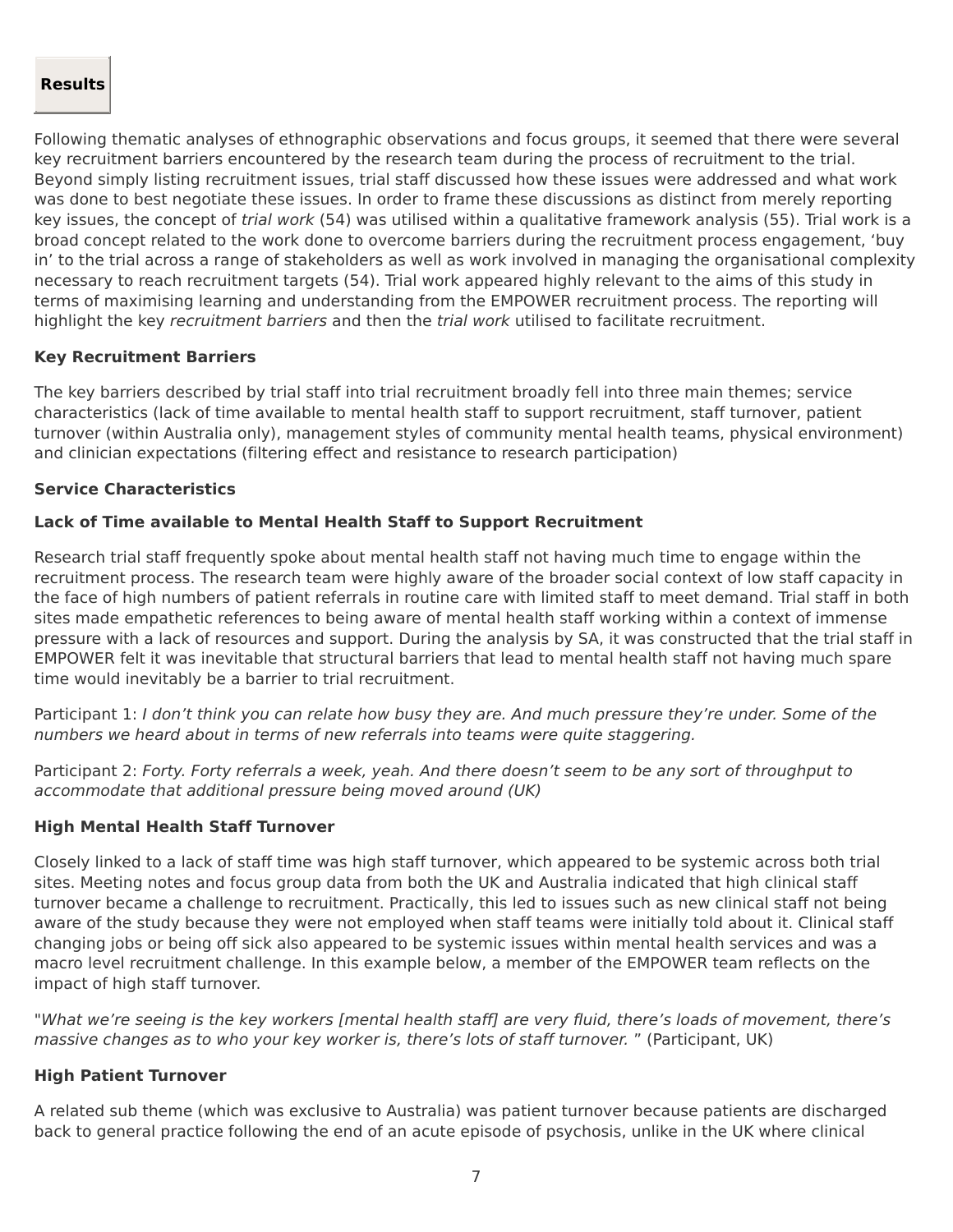support is generally more long term for people diagnosed with schizophrenia. This was a particular barrier to recruitment because if patients were no longer in the service, they simply could not be recruited. However, this issue intersected with high clinical staff turnover to result in a complex barrier to recruitment into the study because the high clinical staff turnover within mental health services blocked the ability of trial staff to build relationships with clinical staff to build trust in the team and the project.

"I think it's also worth noting that in public mental health services it's not only a high turnover of consumers but there's also a pretty high turnover of staff in some places, so you would have some clinicians that hadn't heard of it or you know were quite new around that time and that kind of translates to recruiting consumers as well in terms of the discharges and the change in people being part of the service (Participant, Australia)

#### **Clinician Expectations**

#### **Mental health staff may act as a filter**

Within the team meeting notes and articulated within focus groups, the research team were concerned that mental health staff sometimes acted as gatekeepers for some service users. This "gate keeping" behaviour appeared expressed when mental health staff assumed a potential participant would be unable to take part in the study, resulting in a filtering effect which biases what participants are invited to take part. Trial staff constructed that the concept of gatekeeping extended beyond participating in clinical research and was perhaps linked to mental health staff feeling protective over patients in their caseload. In the example below, a researcher reflects on how mental health staff appeared to very quickly decide on whether or not a service user could cope with the intervention.

We found that cases [mental health staff] were really quick to say I've got this person or this person specifically on my list who would be good and kind of having that conversation about the systematic approach that we wanted to have to recruitment was a bit of a hard sell because cases were saying well this person would never be able to use a phone and this person will sell it for drugs or will lose it immediately, too disorganized to use a mobile intervention (Participant, Australia)

Even when you approached them with eligible participants, they [staff] were maybe more likely to discount them straight away. Just say "no, they're not suitable," or "I don't think they want to take part. (Participant UK)

### **Mental Health Staff Resistance to Research Participation**

Within the UK and Australian sites, it was remarked that while mental health staff may have consented to take part within the study, this did not necessarily reflect their active involvement as participants within the study. Trial staff observed that mental health staff could engage in behaviours indicating resistance to the study.

Participant 1: because I don't think that looking at consent figures for key workers reflects the buy into the study. …If someone asked you to sign one of these things [consent form] you'd sign it, and then you'd employ your tactics of trying to avoid having to doing anything about it.

Participant 2: You either cooperate or don't cooperate.

Participant 1: ...that's a better way of putting it. [laughs] (UK)

Research staff working on EMPOWER theorised that mental health staff resistance to research participation emerged because mental health staff believed that they were expected to participate within clinical research as part of their role as mental health clinicians. There was some concern expressed that if mental health staff felt that their participation within the project was mandatory, this may have limited their motivation and commitment resulting in resistance to participation. In the following example, a member of the EMPOWER trial reflects on an encounter with a clinician who stated that they had to become involved because of expectations from management. This appeared linked with hierarchal relationships within mental health services. Therefore, clinical staff participating within research appeared to be a role expectation for clinical staff.

I remember one staff member talking about whether he agreed to be involved and he said "oh, do I really have a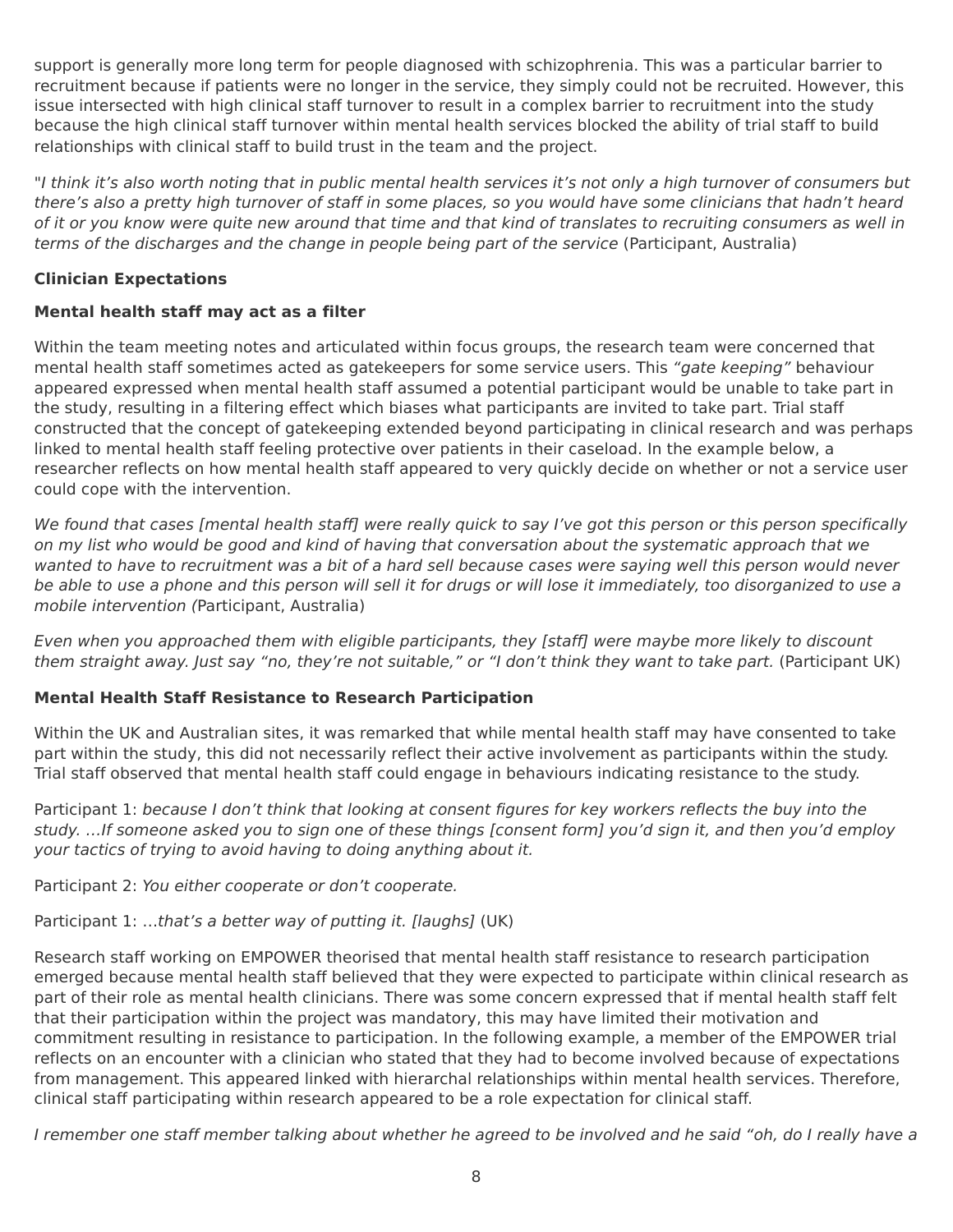choice?" kind of saying "well, we've heard about it from, you know, management" and I got the sense he was communicating there was an expectation to get involved but that was just one thing I picked up about that kind of involvement. Yeah. (Participant, Australia)

#### **Differences in Management Styles Within Clinical Teams**

In both the UK and Australia there were discussions about differences in management style between the different mental health teams. In the first example, a trial team member explicitly stated that while participant numbers between sites may not have appeared too different, this obscured the challenges of having to adapt to different leadership styles across mental health teams. This was a viewed as a key determinant of recruitment success.

I think at the big picture level the rate of recruitment wasn't particularly different and you know, [other named research assistants] might be able to say a bit more about the style of how it happens etc., there are certainly very different personality styles of managers so in terms of us managing the managers, we had to take into account that there are very different people who had a very different styles (Participant, Australia)

However, as pointed out in the UK site, it was not always the case that managers were those who were "pulling the strings" in terms of creating barriers to recruitment.

Leadership's hugely important in this. And always underestimated how much influence it has in any field, but this one no less. That the messages and the values and the attitudes that are being shared by the person who's pulling the strings is really, really important. And that person who's pulling the strings isn't necessarily always the person who is supposed to be pulling the strings (Participant, UK)

As indicated by the memo below, there was a real sense from the trial staff that differences in management styles were a particularly key recruitment barrier and that this should be given more emphasis within the analysis.

When I initially presented my analysis to trial staff, it was remarked that differences in management styles could be a key determinant of recruitment success and some trial staff members felt that this was underemphasised. (Researcher's Reflective Memo)

While in the example below, two UK team members theorise how leadership within clinical teams may impact upon recruitment by discussing contrasts between a site where recruitment was easier and one where recruitment was perceived to be more challenging. From the perspective of trial staff (and aligning with ethnographic observations) differences in leadership style between managers were a very important factor in determining recruitment success because leadership shaped everyday dyadic interactions between clinical staff and trial staff during the recruitment process.

Participant 1:. The staff were able to take that sort of leadership role.

Participant 2: So. There's quite a different style I think of leadership and management there that's permissive.

Participant 3: Yeah.

Participant 4: Facilitating versus one that's more "we're doing this." (UK)

#### **Differences in Physical Environment**

A further important recruitment challenge stemmed from the layout of the physical premises of mental health services themselves. While this may be unique to a particular centre, the impact upon recruitment was constructed by trial staff to be large. For example, two researchers recalled the impact of the physical layout of premises, which hindered their ability to develop relationships with staff and acted as a significant block to successful social interactions.

Participant 1: The physical environment's really problematic there [named recruitment site] as well, because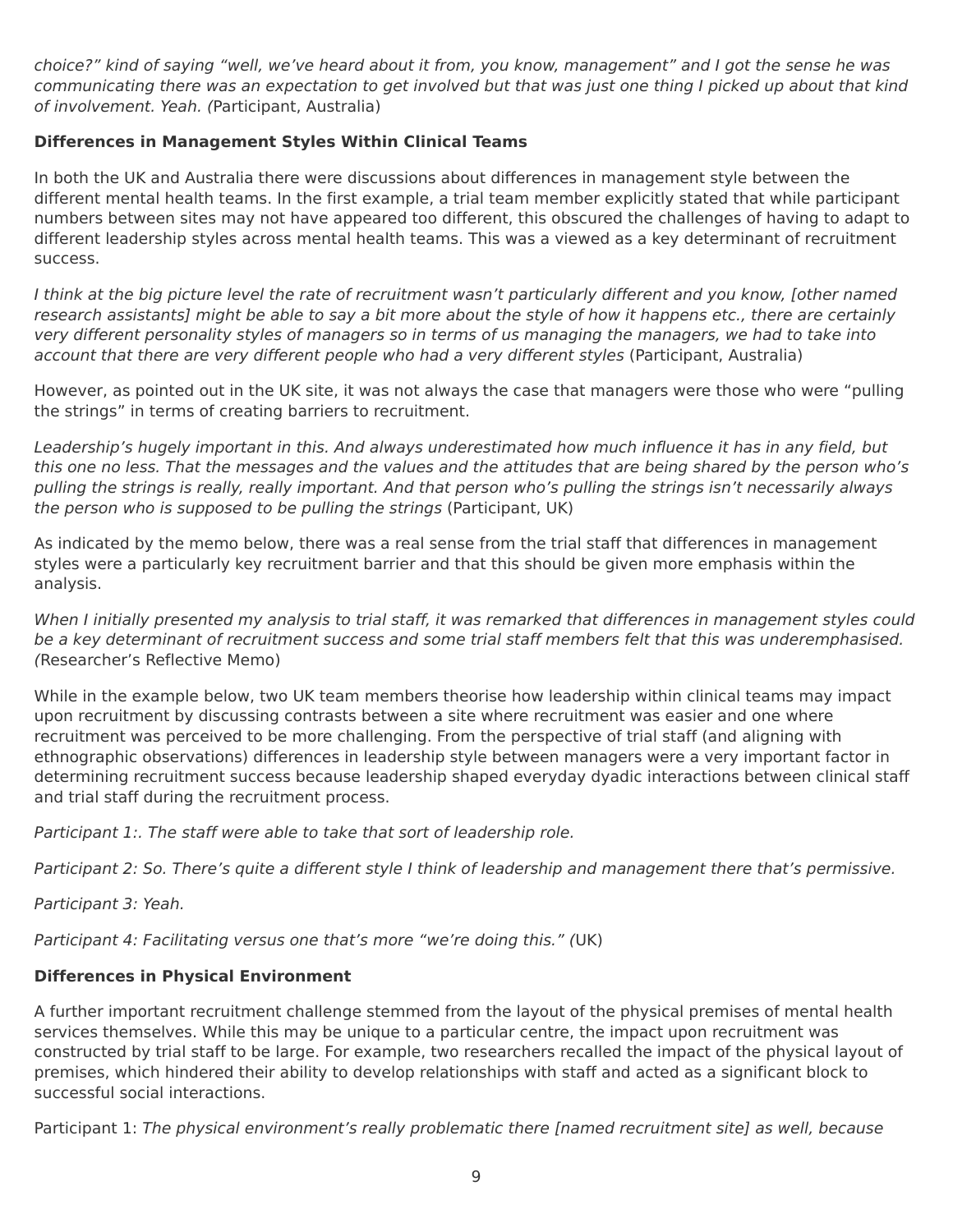they're all in small, separate offices, so it doesn't really feel like a team. So individual and…

Participant 2: There's nowhere to circulate and to talk to the nurses.

Participant 1: There's nowhere to chat amongst yourself, just to build the rapport with nurses. It was like, everyone's all huddled away in separate offices. (UK)

#### **Trial Work Used to Facilitate Recruitment**

Trial staff used several trial work strategies to facilitate recruitment in face of barriers including flexibility in approach to barriers; persistence and emotional labour (trial staff managing feelings and expressions in order to successfully recruit participants) in addition to building relationships (using pre-existing relationships with clinicians and utilising supportive research team relationships).

#### **Flexibility in Approach to Barriers**

Regardless of how barriers to recruitment were negotiated, something which stood out in both the minutes and the focus groups was the need for trial staff to be flexible in their approaches. Discussions around the benefits of flexible approach were common throughout both the Australian and UK focus groups. In the example below, a team member from Australia highlights that being flexible (and not rigid) in their approach to recruitment enabled staff to work through problems as they occurred.

I think that one of the real strengths in our research team has been how flexible and adaptive we've been when these challenges have come up, everyone involved in the process has been really thinking about ways to problem solve these things and coming up with suggestions (Participant, Australia)

One example trial staff provided which illustrates taking a flexible approach was in their discussions with clinical staff surrounding the trial protocol. Within a feasibility study, information about recruitment process is a key outcome. Therefore, when encountering potential staff 'paternalism' towards patients on their caseload, trial staff could emphasise that knowing how many people would refuse to take part was an important trial outcome. Explaining to trial staff that the protocol required that all relevant participants should have the opportunity to be approached, to discover numbers of patients who did not want to take part, was described as a it could circumnavigate the perceived filtering behaviours by clinical staff. In the example below, a principal investigator also describes how being flexible could enable trial staff to resist or negotiate staff paternalism, without it seeming like a direct challenge to clinical judgement.

…and our primary method of trying to get around that was to blame a third party to blame the protocol which says we needed to screen everyone and invite everyone rather than, you know directly, it feeling more like a direct challenge to the judgement of the key clinicians. (Participant, Australia)

The researcher noted in their reflective memo that flexibility appeared a key process that emerged from the very beginning of recruitment when trial staff were working to build relationships and engage with the staff. Trial staff did not appear to rigidly stick to one recruitment approach.

When looking through minutes from the start of the trial. I am struck by how apparent flexibility was from the early stages of recruitment. For example, working around the availability of clinical staff as much as was possible. Furthermore, it feels important to note that because clinical staff are so busy that being flexible appeared essential in moving recruitment forward. However, in later stages flexibility involved clinical trial staff (Researcher's Reflective Memo)

### **Persistence**

Within EMPOWER, trial work was characterised not only by flexibility but also by persistence. This could be seen in accounts of trial staff constantly trying to contact mental health staff. The practical work of chasing up mental health staff was readily apparent from analysis of meeting minutes and reflective accounts of the recruitment process recorded in both focus groups. Chasing up could involve telephone calls, email or visits in person to community mental health teams. This was often due to systematic issues such as a lack of staff time to support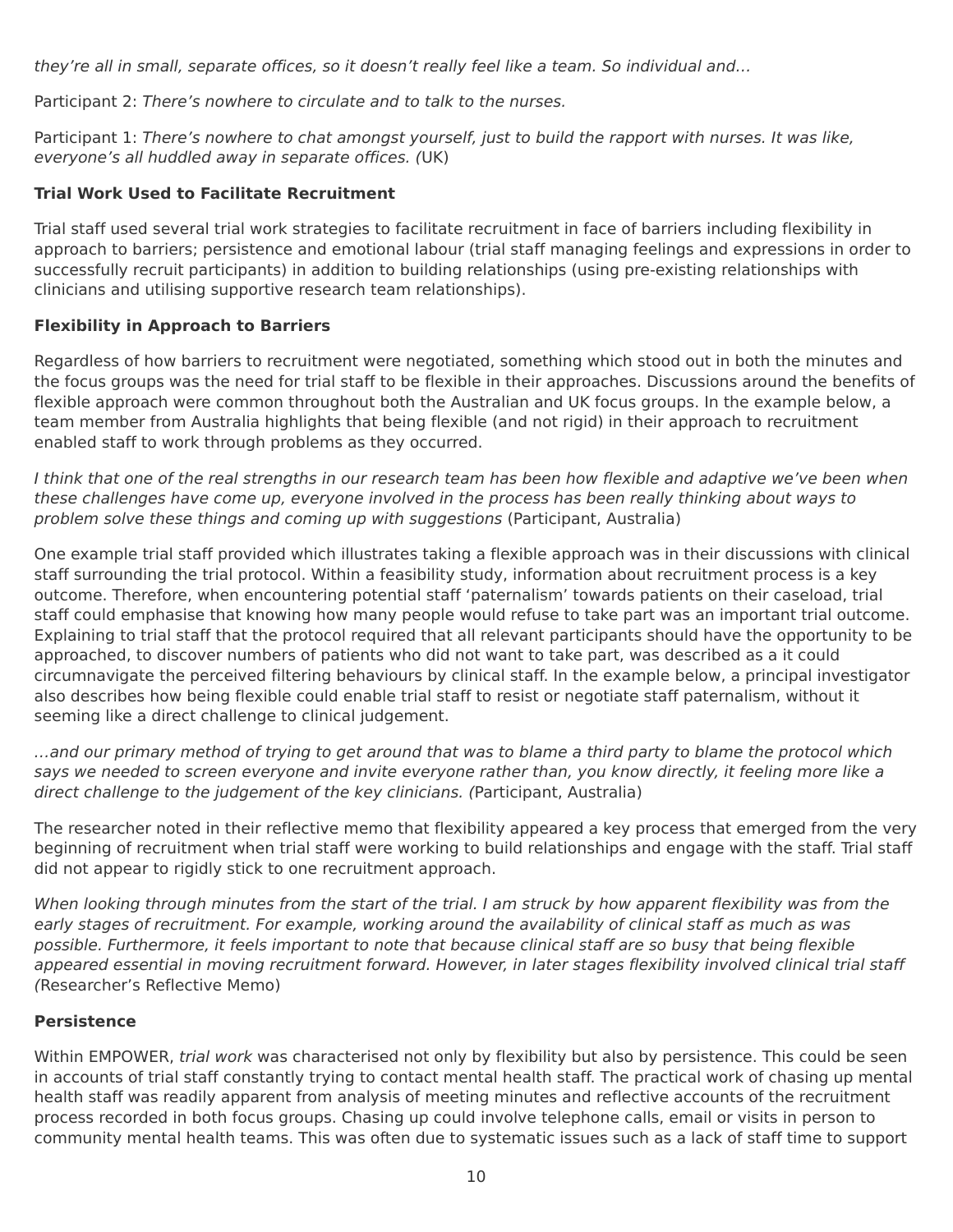the intervention but could also be due to local factors such as mental health staff feeling pressurised into taking part by management and then resisting against participation. However, linked to staff describing their need to be persistent there was acknowledgement that chasing up mental health staff could be a time-consuming part of trial work.

It depended quite a lot on the key workers that were involved within teams. How open they were to the study, and how much they followed through on things they said they were going to do. So, a lot of the time was spent chasing up key workers who said they would do something, and then didn't (Participant, UK).

#### **Emotional Labour**

While the need to be persistent in chasing up mental health staff and trying different recruitment strategies was apparent from both the minutes of meetings and focus groups, the focus groups foregrounded an important role for the emotional aspects of recruitment within a clinical trial. In the example below, it is clear that simply being persistent is not enough and that it is important for it not to be obvious that the research team experienced frustration. Indeed, the need to portray constant positivity in order to get the work done appeared to be considered key in successfully recruiting participants. Therefore, there appeared to be an important role for emotional labour within trial work.

Participant 1: Persistence. Always smiling. Always the utmost professionalism

#### Participant 6: Sometimes it's fake. [shared laughter] (UK)

To the best of my knowledge, no trial staff used the term emotional labour to describe the maintaining professionalism during interactions with mental health staff, carers and patients. However, when reflecting on my observations of the research process, emotional labour appeared a highly relevant interactional framework for understanding the actual work underpinning trial staff describing the competency of staying polite and professional even when faced with potentially stressful challenges. Emotional labour seemed especially pertinent because trial staff are trying to invoke positive feelings within clinical research staff to build trust in both the project and the research team themselves. (Researcher's Reflective Memo)

#### **Building Relationships**

Trial work appeared to be sustained and facilitated by relationship building. When trial staff described the work that they performed throughout the recruitment process, at all stages the work appeared to be underpinned by trial staffs' ability to successfully build and utilise relationships. In the absence of the ability to tap into existing relationships, trial staff had to be able to quickly build working relationships with clinical staff to facilitate the recruitment process. Reflecting on the overall emergent process, trial staff centred the importance of building relationships with clinical staff in both the UK and Australia. One key change that came from this was trial staff becoming trusted to make direct approaches to patients instead of always having to go through mental health staff.

I think the reason that it became more possible was um that the services got used to the research team and got confident in the research team, or at least management did, so I think there's something about us building the relationship that enabled us to move into a different way of doing it (Participant Australia)

From appraising the minutes of the team meetings, it is clear that trial staff initially had to go almost entirely through mental health staff. However, if a good relationship was built—this was perceived as helpful for recruitment because the staff were generally more engaged with the team.

Recruitment did not start at the four randomised mental health teams at exactly the same time. From analysing the minutes of meetings for the period October 26<sup>th</sup> to December 21<sup>st</sup> (all 2017), it appeared that initially members of the research team met with key clinicians to screen for eligible participants together and then this built up to the team making direct approaches for one of the community mental health teams. This process continued into early 2018. Moreover, from observations it was apparent that an enthusiastic key clinician or manager with whom the team had a good relationship appeared to be helpful in terms of recruitment.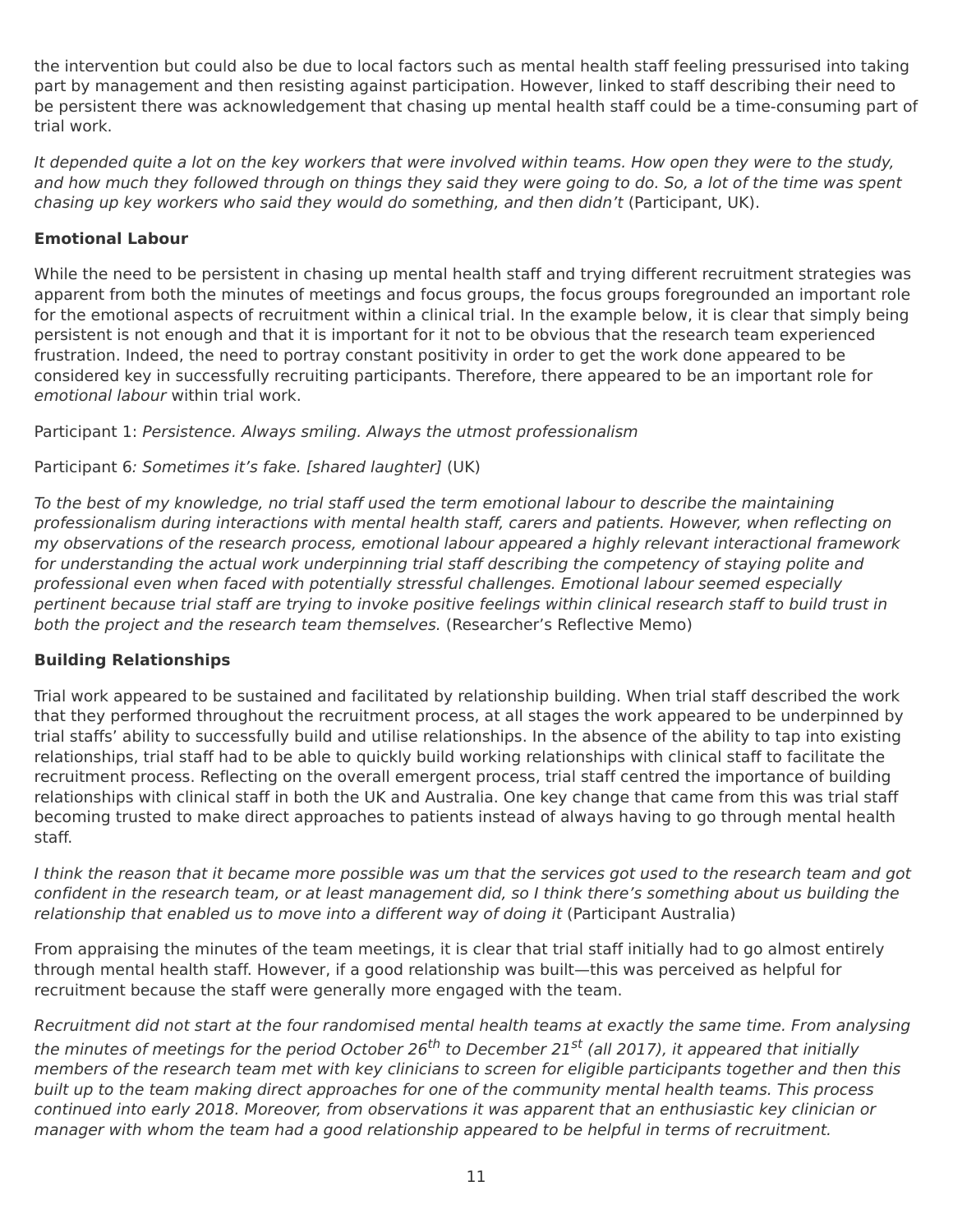(Researcher's Reflective Memo)

Within two months, trial work moved on to the establishment of relationships between mental health staff and the research team. In this stage, the EMPOWER staff became trusted to make direct approaches. Linked to the process of building relationships over time with mental health staff, in both Glasgow and Melbourne, a clinical team member (Research Nurse and Peer Support Worker, respectively) became involved in trial recruitment. Both teams reflected upon this positively because both of these clinical team members brought their preexisting relationships with clinical staff. While the earlier stages of recruitment may have seemed slow, it appears productive in terms of carrying out trial work that built relationships and trust with clinical staff, ultimately moving trial recruitment forward. (Researcher's Reflective Memo)

However, the barriers to recruitment could nonetheless block trial staff from using relationship building strategies. For example, the issues discussed by staff covered under the Differences in Physical Environment theme appeared to be a particular barrier to the ability of the trial staff to develop positive working relationships with trial staff.

From my observations of trial recruitment within EMPOWER it really did appear that idiosyncratic issues (of which physical layout was one) could nonetheless seriously constrain the recruitment process. The recruitment processes appeared to be constrained because it blocked the ability of trial staff to utilise their dynamic relationship building strategies (Researcher's Reflective Memo)

#### **Utilising Pre-Existing Relationships**

While building relationships underpinned all aspects of trial work, pre-existing relationships were described as helpful in establishing clinician trust. The "trial work" here is the insight and ability of the trial staff to utilise those pre-existing relationships in the service of recruitment. In this example, a research assistant stated that clinical staff felt more comfortable communicating negative feelings about the recruitment process to the peer support worker (part of the EMPOWER trial team) because of pre-existing ease and trust that comes with already knowing someone. The research team were then able to use this information and adapt the approach taken to recruitment to be less aversive for clinical staff.

I think the real turning point where [peer support worker who participated in recruitment process] was speaking to somebody perhaps because she has that more casual kind of pre-existing relationship with some of these people where they were explicitly saying "I'm a bit sick of this EMPOWER stuff" and that's when you know, that sent out the message we need to pump the brakes hard in terms of how much we are asking clinicians to do here. (Participant Australia).

#### **Relationship building—internal within the research team.**

Relationships appeared to serve important internal functions within the EMPOWER team. Across both the UK and Australia, trial staff made reference to the importance of having a team who understood the challenges associated with clinical trial recruitment. Furthermore, the importance of having space to be open about difficulties encountered so that discussions were focused around how best to move forward was described.

Because I think at times it is quite demotivating. And particularly if you've got that third [unanswered] phone call and think "please just answer the phone." I think we [trial recruitment staff] do try and support each other through those times (Participant, UK)

From the meeting minutes, being part of the UK meetings while recruitment was on-going and appraising themes constructed during the focus groups, it seemed as though having a space within the trial team to discuss and share frustrations that were inevitable from negotiating the various recruitment barriers. From my observations of actual meetings and continued within the focus groups, there appeared to be lots of in-jokes within the teams about the recruitment process including challenging aspects. For trial staff, this appeared to provide camaraderie and support (Researcher's Reflective Memo)

To summarise, relationship building internally within the team appeared to be just as important in facilitating the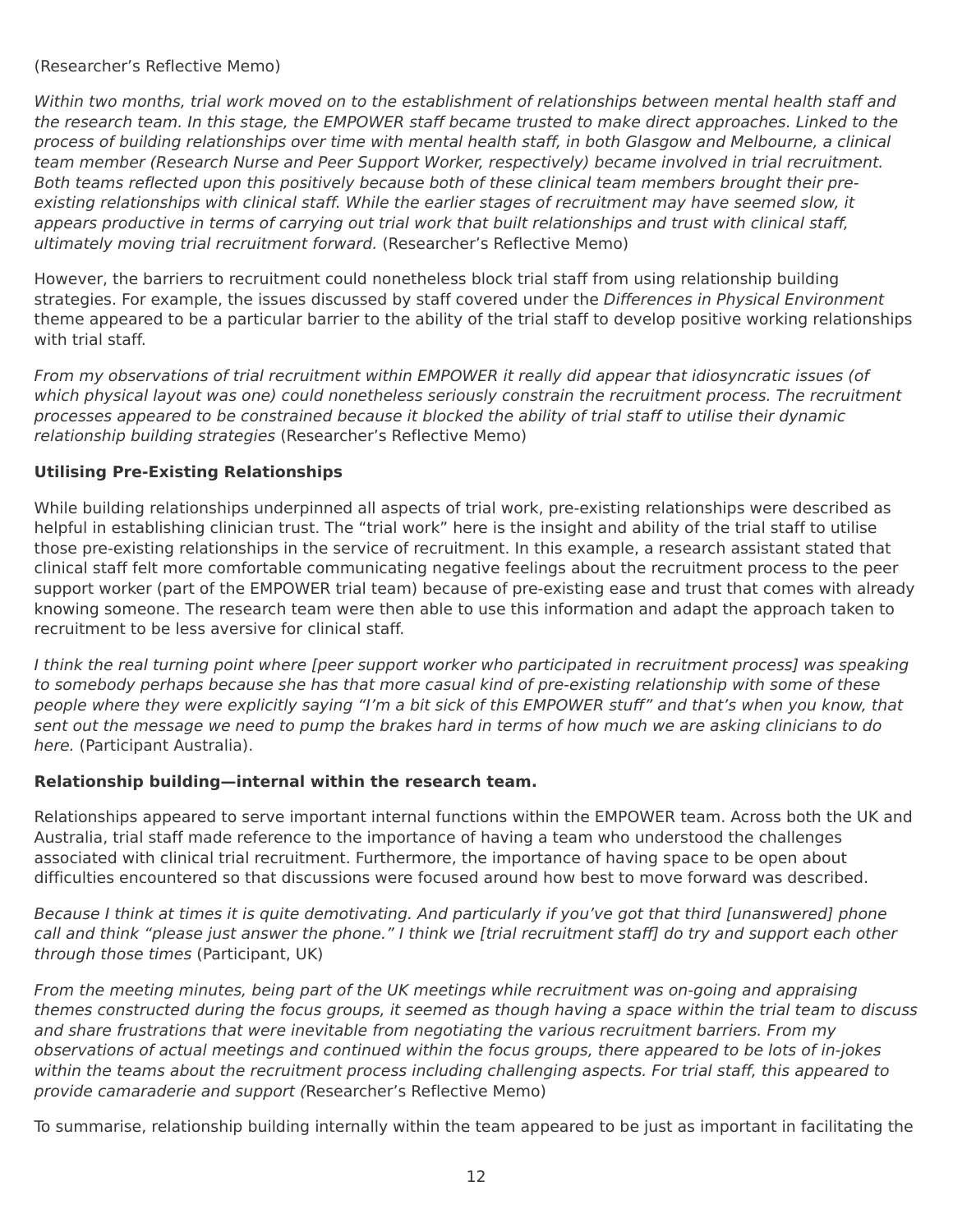recruitment process as building external relationships with mental health staff. Trial staff were there for each other throughout recruitment challenges and provided a supportive space for each other to discuss problems.

### **Discussion**

This study explored recruitment from the point of view of trial staff working on a digital intervention for psychosis. By examining the recruitment process in EMPOWER using ethnography supplemented with focus groups, we demonstrate the kind of recruitment barriers encountered by trial staff and what strategies trial staff utilise to overcome them. Recruitment barriers appeared to span macro (structure and systems; for example lack of staff time), meso (roles; for example—staff leadership), and micro (idiosyncratic; for example—physical layout of community mental health premises) levels. The findings from this qualitative study suggest that simply reporting the number of participants recruited ( $n = 86$ ) clouds a highly complex social process underpinning trial recruitment. Taken together, the findings from this study can start to theorise the recruitment barriers and facilitators within the recruitment process for the EMPOWER trial.

While it has been recommended research exploring recruitment barriers should go beyond reporting a lack of staff time (31), it appeared a systemic problem within this trial that trial staff found difficult to negotiate. Lack of staff time has been reported as a recruitment challenge in many mental health studies (56).Therefore, our results support those of Skea (54) who suggested that researchers should take into account how essential trial recruitment processes fit in with the reality of clinical practice. The non-adoption, abandonment, scale-up, spread, and sustainability (NASSS) framework (57) provides a framework for understanding challenges encountered in the implementation of digital technologies. NASSS frames challenges as being simple (straightforward and predictable), complicated (multiple interacting components) or complex (unpredictable and hard to reduce down into linear components). NASSS addresses challenges and complexities that occur in different domains when implementing health care technologies, including the health condition being intervened on, value proposition, technology, adopter system, organisation, wider social context and changes across time. When framing the recruitment process via healthcare organisations in the UK and Australia, it appears the macro level recruitment barriers pose particularly complex challenges because of severe resource pressures with staff struggling to find time to support research, noted by other clinical trial researchers (58). However, even more idiosyncratic challenges such as differences in leadership between cluster sites were noted by trial staff to have complex, unpredictable and sometimes large impact upon recruitment—supporting the need to understand contextual differences across clusters in cRCTs (39).

In order to negotiate complex recruitment barriers, trial staff put significant amounts of work in to engaging mental health staff during the recruitment process. Trial work is multifactorial and comprises of emotional labour, social and professional competencies. Initially, in performing trial work, staff in EMPOWER reported the importance of persistence, being flexible in trying different approaches and always being professional in their interactions with staff. Previous research on clinical trial staff has suggested emotional labour is a key part of trial work when staff are working to meet recruitment targets (59). In the face of stresses and strains created by recruitment barriers, trial staff have a duty to maintain an ethos of professionalism. Coming from the field of sociology, emotional labour is described as the silent work of evoking feelings in others and managing ones' own emotional expressions to do so (60). Emotional labour appeared a key strategy when dealing with barriers such as having to pursue contact with very busy staff while maintaining good working relationships by not letting frustrations show. Relationships between trial staff and clinicians (and the ability to quickly build and rapport) appeared essential to successful recruitment. However, barriers existed in the recruitment process which could make relationship building difficult. While a lack of clinical staff time is well reported in the literature, factors such as the layout of buildings making it impossible to have a private conversation also acted as a relationship building block.

Clinicians' exclusion of people independent of trial protocol criteria is noted to be a key challenge in mental health intervention recruitment (56,61). In the case of EMPOWER, it appeared that clinicians did regularly seek to exclude participants for reasons not stated in the protocol. Trial staff were given the impression that this was due to clinical staff having concerns about a service user's ability to cope with study participation. However, trial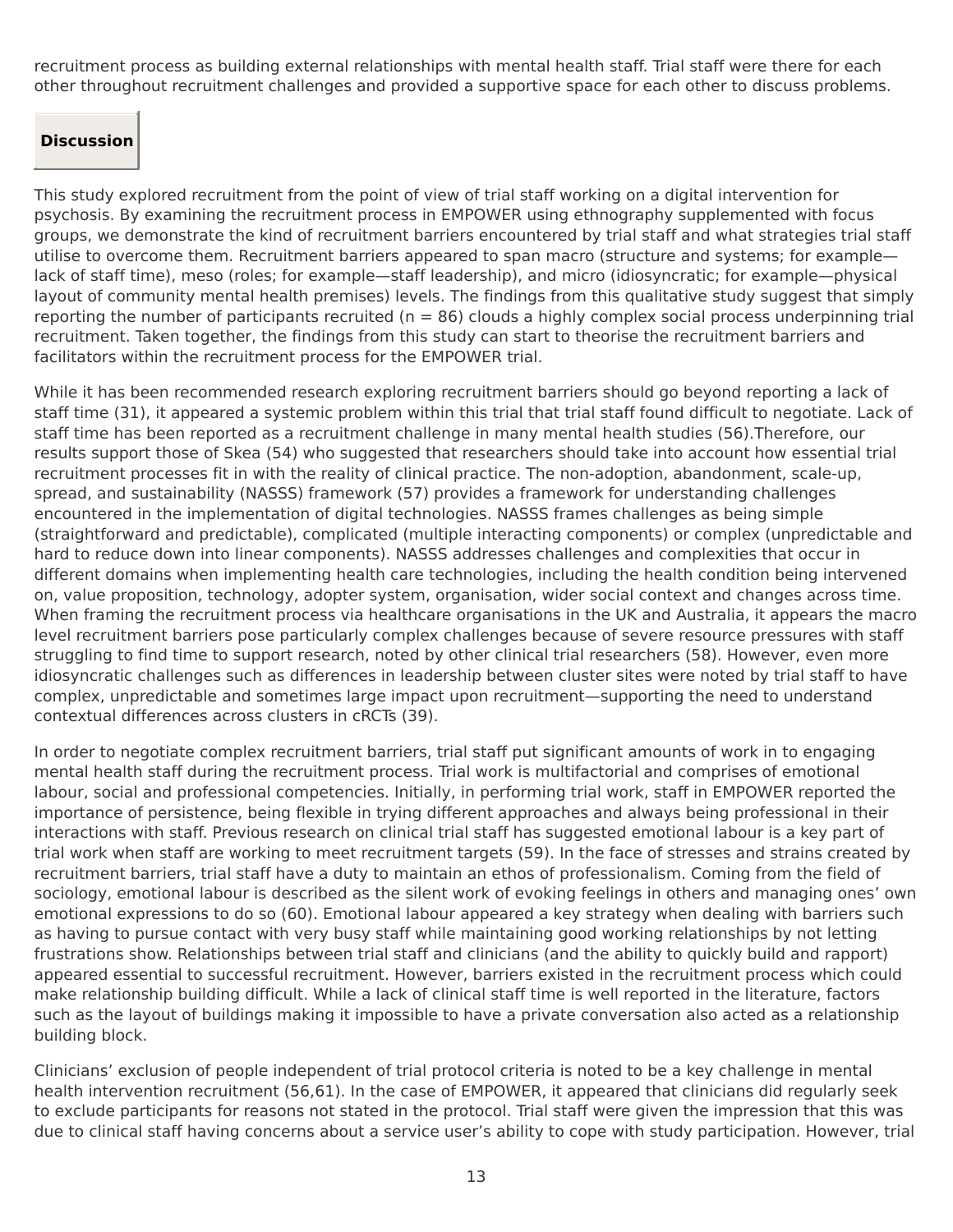staff sometimes seemed able to negotiate this challenge by invoking the trial protocol and reminding staff that determining directly from the service user their willingness (or not) to participate was an important outcome within a feasibility study. Mental health staff filtering what patients ended up being approached for recruitment was a key theme identified in previous research exploring barriers to recruitment to non-digital psychosis studies (62). Excluding participants for reasons not contained in the protocol likely has implications for the replicability and robustness of research findings because the selection criteria are obscured (61) and samples likely become biased. Therefore, there is need to learn more about why this apparent "filtering" happens (from the perspective of mental health staff)—particularly in digital interventions for psychosis where little is currently known (13) and there may be assumptions about ability of people with psychosis to use technology (12).

Mental health staff have perceptions of what is required from them professionally, and these perceptions seemed to cause tension and role conflict during the recruitment process. For example, clinical staff may not feel that they have the autonomy to decline participation because participating in research is a role expectation for clinical staff. Previous oncology research has indicated that nurses involved in conducting research describe a role conflict, where duty of care to the patient can sit uncomfortably with *feeling like a salesperson* when encouraging patient participation within trials (63). Enhancing collaborations with key stakeholders such as mental health staff is stated to be important in developing better digital interventions for psychosis (20). Therefore, it seems pertinent to understand issues such as role conflict from the perspective of trial staff and codesign recruitment procedures around the needs of mental health staff.

Persistence and flexibility of approach was important in negotiating everything from macro level barriers, such as a lack of staff time, to more micro level issues, such as community mental health centre managers having different styles. One key element of the flexible approach to recruitment that emerged during the EMPOWER trial was a peer support worker (a person with their own experiences of psychosis employed to support people in their use of the intervention) advising how to approach recruitment challenges. A review concluded that patient involvement in clinical research may be associated with increased recruitment (but not retention) to clinical trials (64). However, the mechanisms of why this effect might exist are still unclear. Within EMPOWER, actively transforming the peer support role to encompass involvement in recruitment was reported by trial staff to have been very useful for recruitment because the peer support role brought pre-existing relationships with staff and fresh insight on how best to approach recruitment challenges. While this may be very specific to EMPOWER, it nonetheless demonstrates that experiential knowledge and enhanced capacity for relationship building with clinical staff may be important mechanisms to consider when theorising mechanisms of patient and public involvement (PPI) in trial recruitment.

#### **Future Research**

The research team reported that conveying to staff that discovering rates of participant refusal helped negotiate filtering behaviour by clinical staff. Future research could explore this observed phenomenon further, perhaps using relevant behavioural change theories as a theoretical framework (65). Emotional labour in the context of clinical trials has previously been theorised in recruitment research involving direct interaction with patients (59). However, these findings suggest emotional labour may be as relevant in the everyday work of keeping clinical staff engaged in the recruitment process. The EMPOWER trial was conducted simultaneously in Australia and the United Kingdom. Therefore, it is perhaps unsurprising that a specific recruitment issue unique to one healthcare system were observed (high patient turnover within Australia) was apparent. However, there were some marked similarities across countries such as a lack of staff time. Clinical trials that are conducted across multiple countries may benefit from providing some context on differences between mental health care systems to contextualise recruitment results. Additionally, a Delphi study (66) could expand upon the barriers identified here to see if they are more widespread in trials of similar interventions.

### **Limitations**

The findings from this study should be considered in light of several key limitations. Ethnography is an opportunistic methodology (67) so researchers are limited by what they can or are allowed to observe. Firstly,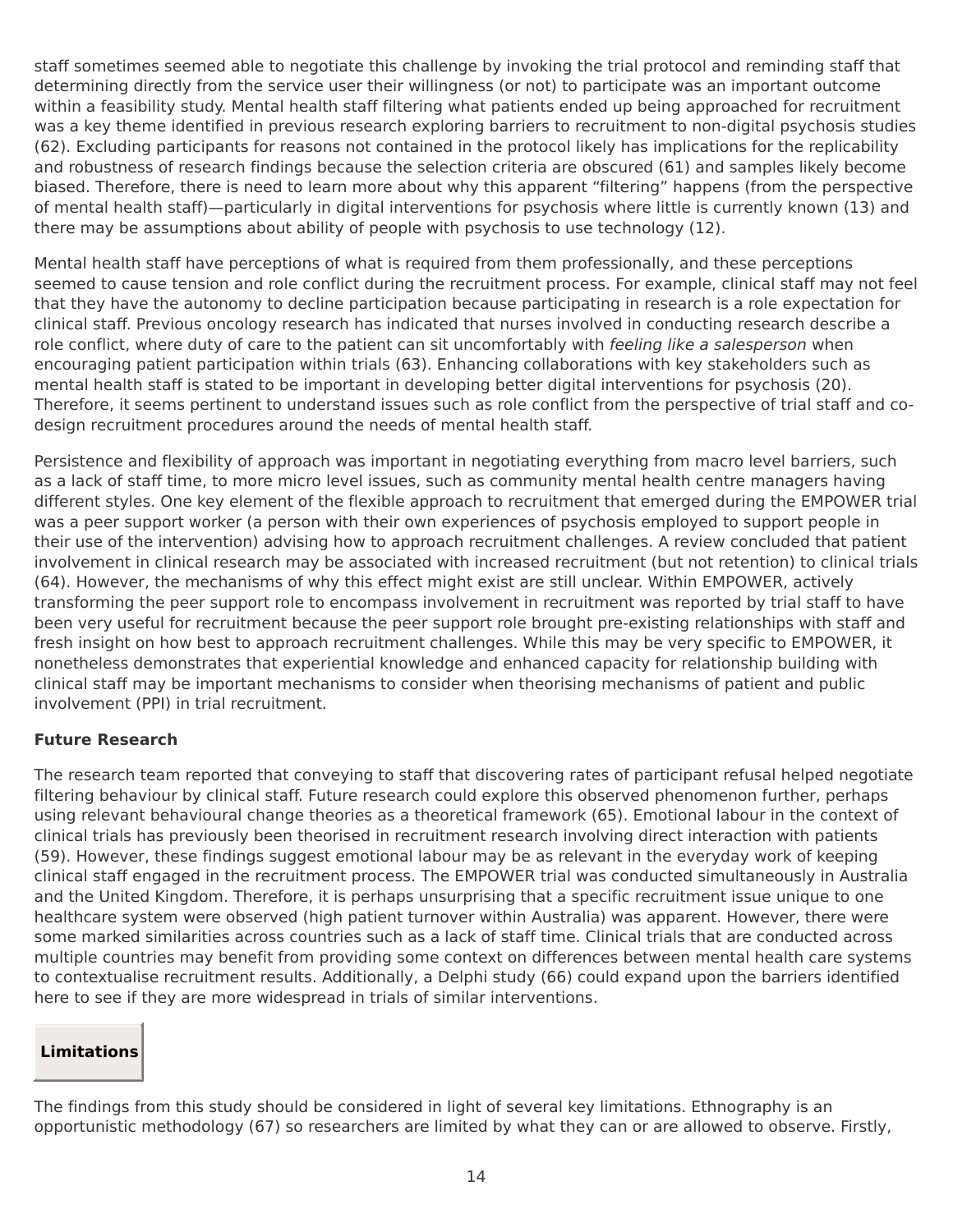conducting one focus group in person and another remotely may have impacted upon both the conduct of the research and analysis. Secondly, while Australian recruitment was discussed at UK based meetings and was recorded in the minutes there, SA did not attend any Australian recruitment meetings due to being based in the UK and did not directly observe Australian staff during the recruitment process. While this study has identified barriers and suggested potential ways to optimise recruitment, the potential positive impact of qualitative research in trial recruitment research needs to be further researched (35) before any comment can be made about potential utility. Furthermore, we have not focused on retention which is also an important issue in its own right (68,69). Additionally, this study focused on barriers and facilitators experienced by trial staff during the recruitment phase of the trial, which related primarily to working with mental health staff. Facilitators addressing ongoing Service characteristics such as staff turnover and physical environment may have emerged if the study had been widened to include service managers or other informants. Lastly, there was not much focus on the experiences of service user participants throughout the focus groups. Future research understanding barriers and facilitators to recruitment from the point of view of service users within clinical trials, building upon previous work exploring what service users think about digital interventions for psychosis in general (70,71). Another key limitation is that recruitment within EMPOWER occurred in public mental healthcare systems in both Australia and the UK, recruitment in private healthcare systems or recruitment processes conducted remotely through the internet may have unique challenges.

### **Conclusions**

Rather than people with schizophrenia diagnoses being a monolithic "hard to reach group", it seems that difficulties in recruiting people diagnosed with schizophrenia to clinical trials emerge from complex dynamic interactions within healthcare systems. This study suggests that performing recruitment in a clinical trial of a digital intervention for psychosis is complex. Barriers to recruitment exist at micro, meso and macro levels and trial staff must negotiate these barriers within their role to meet recruitment targets to the best of their abilities. Key competencies observed during the recruitment process included flexibility, persistence and emotional labour. As discussed in focus groups and aligned with ethnographic observations, it was important for trial staff to work within a team that understood that recruitment to clinical trials could be challenging and appreciated having access to peer support from other trial staff. People responsible for managing staff who recruit into clinical trials may wish to consider these factors when deciding how best to supervise staff and design effective and resilient teams. One key conclusion from this study is that learning about what works along the way is important, as is providing a space for trial staff to discuss the recruitment process and both learn from and support each other during recruitment. Relationship building with clinical staff appeared to help facilitate the recruitment process which may have important implications for credentialing, training and supervising staff who work within clinical trials.

### **Declarations**

### **Ethics approval and consent to participate**

Ethics approval for the study was received from West of Scotland Research Ethics Service (GN16MH271 Ref: 16/WS/0225) and Melbourne Health (HREC/17/MH/97 Ref: 2017.010. Informed consent was obtained from all study participants.

## **Consent for publication**

All authors read and approved the final manuscript for potential publication

## **Availability of data and materials**

The datasets used and/or analysed during the current study are available from the corresponding author on reasonable request.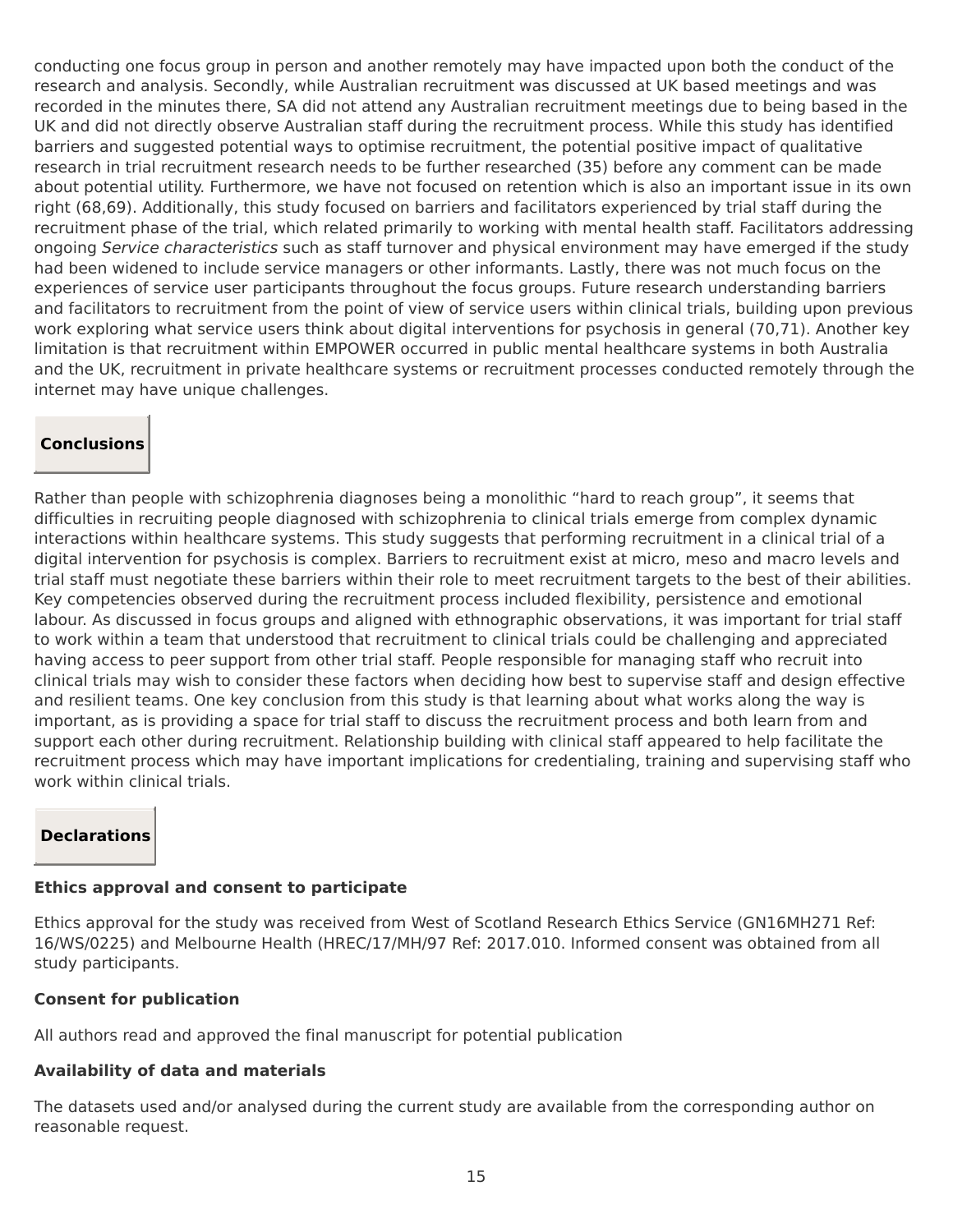#### **Competing interests**

The authors declare that they have no competing interests

## **Acknowledgements**

The authors are grateful to all the service users, carers and mental health staff, and community mental health services who gave their time and resources to contribute to the development of the EMPOWER study during the consultation phase. This was critical in developing the process evaluation (of which this study is part). They are grateful to all the service users, carers and mental health staff and community mental health services who gave their time and resources to contribute to the c-RCT and the process evaluation.

## **Contributions**

S. A. acquired data, formulated the research questions for this study, co-led on the qualitative analysis and contributed to the drafting and finalisation of the manuscript.

H. J. M. was involved in designing the EMPOWER study formulated the research questions for this study, supervised data analysis, and contributed to the drafting and finalisation of the manuscript.

H.W assisted in acquiring data, co-led on formulating the research questions for this sub study, supervised data analysis and contributed to the drafting and finalisation of the manuscript.

A. W.K assisted in acquiring data and contributed to the drafting and finalisation of the manuscript.

A.C assisted in acquiring data and contributed to the drafting and finalisation of the manuscript.

I.B assisted in acquiring data and contributed to the drafting and finalisation of the manuscript.

C.M assisted in acquiring data and contributed to the drafting and finalisation of the manuscript.

E.M assisted in acquiring data and contributed to the drafting and finalisation of the manuscript.

S. B. was involved in designing the EMPOWER study,was involved in acquiring data for this sub study and contributed to qualitative analysis and drafting the manuscript.

J. G. is a principal investigator of the EMPOWER trial and contributed to the drafting and finalisation of the manuscript.

J. F. is a principal investigator of the EMPOWER trial and contributed to the drafting and finalisation of the manuscript.

A. G. is chief investigator for the EMPOWER study,, co-led on formulating the research questions for this sub study, supervised data analysis and contributed to the drafting and finalisation of the manuscript.

## **Funding**

This study was supported by NHS Research Scotland, through the Chief Scientist Office and the Scottish Mental Health Research Network. This project was funded in the UK by the National Institute for Health Research Health Technology Assessment Programme (project number 13/154/04) and in Australia by the National Heath Medical Research Council (APP1095879). It will be published in full in the Health Technology Assessment. The Health Services Research Unit is funded by the Chief Scientist Office of the Scottish Government Health Directorate. S. A. was funded by the Cremore Research Fellowship. The views and opinions expressed are those of the authors and do not necessarily reflect those of the Health Technology Assessment programme, National Institute for Health Research, the National Health Service, the Department of Health, NorthWestern Mental Health Services, the Cremore Research Fund or the National Health Medical Research Council.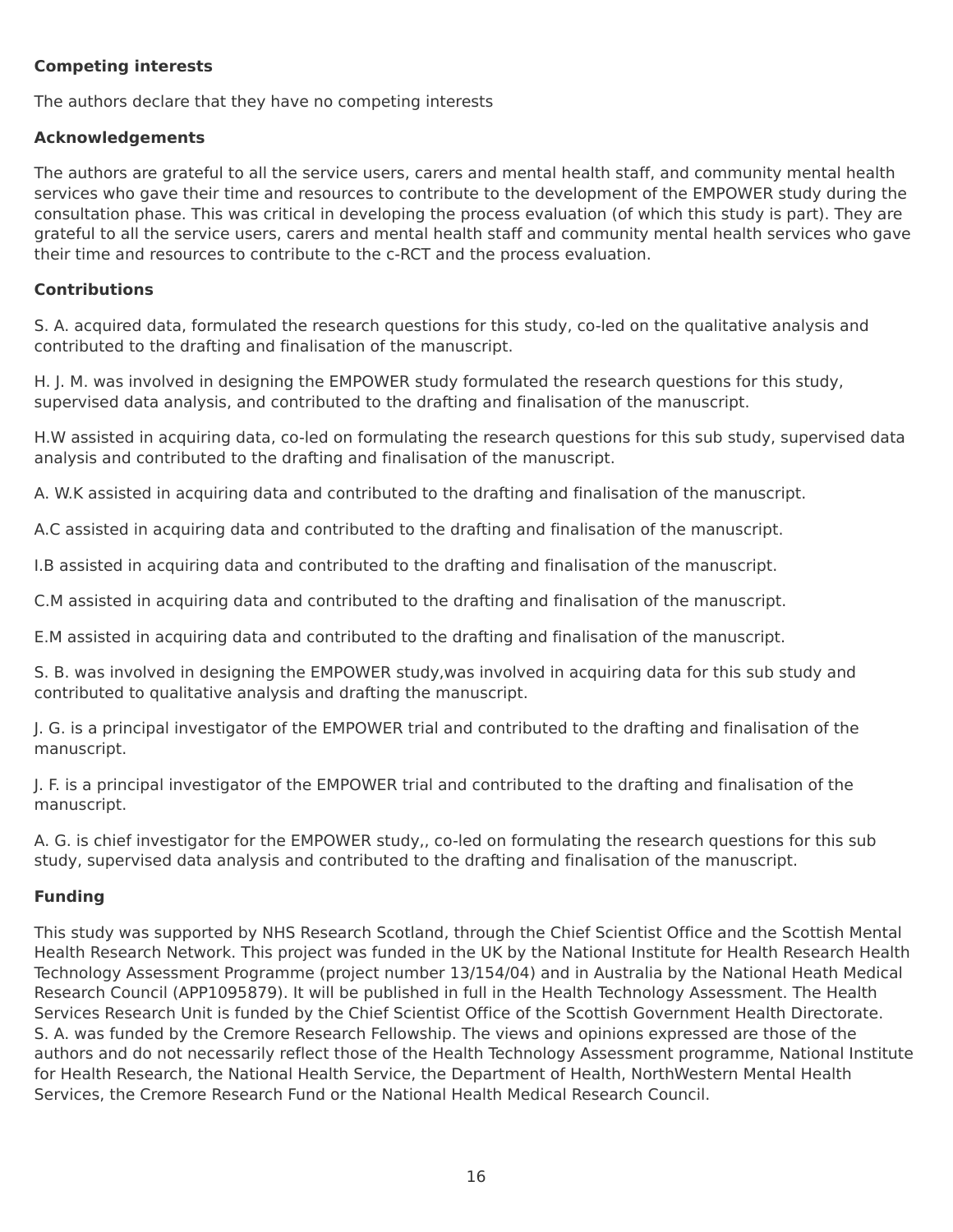#### **References**

- 1. Kannisto KA, Korhonen J, Adams CE, Koivunen MH, Vahlberg T, Välimäki MA. Factors associated with dropout during recruitment and follow-up periods of a mHealth-based randomized controlled trial for mobile.net to encourage treatment adherence for people with serious mental health problems. J Med Internet Res. 2017;19(2).
- 2. Deaton A, Cartwright N. Understanding and misunderstanding randomized controlled trials. Soc Sci Med [Internet]. 2018;210(October 2017):2–21. Available from: https://doi.org/10.1016/j.socscimed.2017.12.005
- 3. Tudur Smith C, Hickey H, Clarke M, Blazeby J, Williamson P, Jones J, et al. The trials methodological research agenda: results from a priority setting exercise. Trials [Internet]. 2014;15(1):32. Available from: http://trialsjournal.biomedcentral.com/articles/10.1186/1745–6215–15–32
- 4. Walters SJ, Bonacho I, Bortolami O, Flight L, Hind D, Jacques RM, et al. Recruitment and retention of participants in randomised controlled trials : a review of trials funded and published by the United Kingdom Health Technology Assessment Programme. 2017;1–10.
- 5. Liu Y, Pencheon E, Hunter RM, Moncrieff J, Freemantle N. Recruitment and retention strategies in mental health trials—A systematic review. PLoS One. 2018;13(8):1–17.
- 6. Halpern SD, Karlawish JHT, Berlin J a. The Continuing Unethical Conduct of Underpowered Clinical Trials. J Am Med Assoc. 2002;288(3):358–62.
- 7. Heller C, Balls-Berry JE, Nery JD, Erwin PJ, Littleton D, Kim M, et al. Strategies addressing barriers to clinical trial enrollment of underrepresented populations: A systematic review. Contemp Clin Trials [Internet]. 2014;39(2):169–82. Available from: http://dx.doi.org/10.1016/j.cct.2014.08.004
- 8. Mills E, Wilson K, Rachlis B, Griffith L, Wu P, Guyatt G, et al. Barriers to participation in HIV drug trials: A systematic review. Lancet Infect Dis. 2006;6(1):32–8.
- 9. Fayter D, McDaid C, Eastwood A. A systematic review highlights threats to validity in studies of barriers to cancer trial participation. Vol. 60, Journal of Clinical Epidemiology. 2007. 990.e1–990.e33.
- 10. O'Connor S, Hanlon P, O'Donnell CA, Garcia S, Glanville J, Mair FS. Understanding factors affecting patient and public engagement and recruitment to digital health interventions: A systematic review of qualitative studies. BMC Med Inform Decis Mak [Internet]. 2016;16(1):1–15. Available from: http://dx.doi.org/10.1186/s12911–016–0359–3
- 11. Orben A, Przybylski AK. The association between adolescent well-being and digital technology use. Nat Hum Behav [Internet]. 2019;3(2):173–82. Available from: http://dx.doi.org/10.1038/s41562–018–0506–1
- 12. Allan S, Bradstreet S, Mcleod H, Farhall J, Lambrou M, Gleeson J, et al. Monitoring early signs of psychosis relapse using a Mobile App : Developing a Hypothetical Implementation Framework of Expectations for staff, carers and service users using Qualitative Methods. 2019.
- 13. Aref-Adib G, McCloud T, Ross J, O'Hanlon P, Appleton V, Rowe S, et al. Factors affecting implementation of digital health interventions for people with psychosis or bipolar disorder, and their family and friends: a systematic review. The Lancet Psychiatry [Internet]. 2018;0366(18):1–10. Available from: https://linkinghub.elsevier.com/retrieve/pii/S221503661830302X
- 14. Finley EP, Huynh AK, Farmer MM, Bean-Mayberry B, Moin T, Oishi SM, et al. Periodic reflections: A method of guided discussions for documenting implementation phenomena. BMC Med Res Methodol. 2018;18(1):1–15.
- 15. Cheng KKF, Metcalfe A. Qualitative Methods and Process Evaluation in Clinical Trials Context. Int J Qual Methods [Internet]. 2018;17(1):160940691877421. Available from: https://doi.org/10.1177/1609406918774212%0Ahttp://journals.sagepub.com/doi/10.1177/16094069187742
- 16. Moore G, Audrey S, Barker M, Bond L, Bonell C, Hardeman W, et al. Process evaluation of complex interventions: Medical Research Council guidance. Bmj [Internet]. 2015;350(mar19 6):h1258–h1258. Available from: http://www.bmj.com/cgi/doi/10.1136/bmj.h1258
- 17. Moore G, Audrey S, Barker M, Bond L, Bonell C, Hardeman W, et al. Process evaluation of complex interventions. Complex Interv Heal An Overv Res methods. 2015;222.
- 18. Firth JJA, Cotter J, Torous J, Bucci S, Firth JJA, Yung AR. Mobile phone ownership and endorsement of "mhealth" among people with psychosis: A meta- Analysis of cross-sectional studies. Schizophr Bull.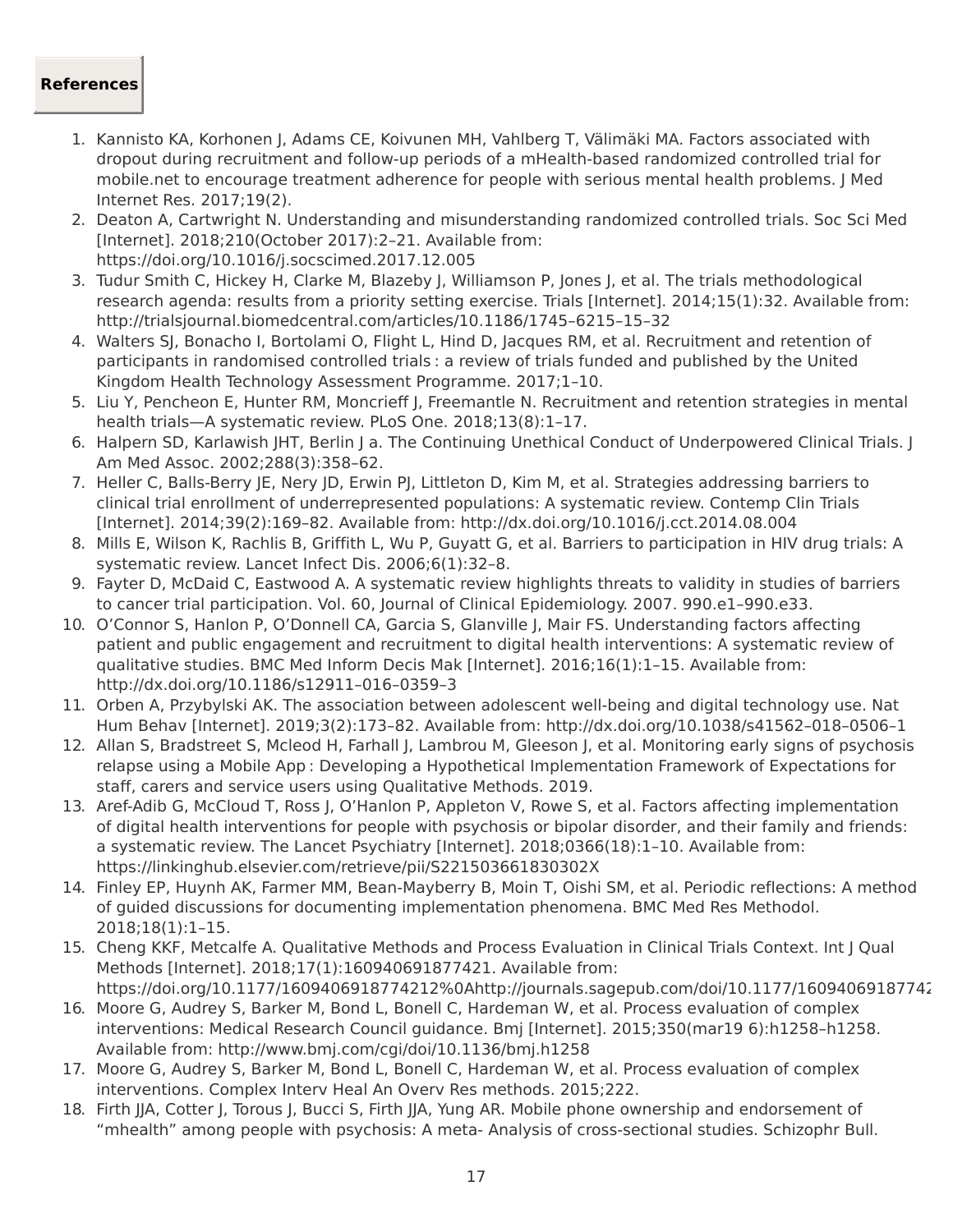2016;42(2):448–55.

- 19. Bell IH, Hons BS, Lim MH, Ph D, Rossell SL, Ph D, et al. Ecological Momentary Assessment and Intervention in the Treatment of Psychotic Disorders : A Systematic Review. 2017;(15):1–10.
- 20. Bucci S, Schwannauer M, Berry N. The digital revolution and its impact on mental health care. 2019;1– 21.
- 21. Torous J, Keris J, Rauseo-ricupero N, Firth J. Digital Mental Health and COVID–19 : Using Technology Today to Accelerate the Curve on Access and Quality Tomorrow Corresponding Author : 2020;7:1–6.
- 22. Lim MH, Penn DL. Using Digital Technology in the Treatment of Schizophrenia. Schizophr Bull [Internet]. 2018;44(5):937–8. Available from: https://academic.oup.com/schizophreniabulletin/article/44/5/937/5033917
- 23. Torous J, Firth J. Bridging the dichotomy of actual versus aspirational digital health The. World Psychiatry [Internet]. 2018;17(1):107–8. Available from: http://doi.wiley.com/10.1002/wps.20498
- 24. Jørgensen R, Munk-Jørgensen P, Lysaker PH, Buck KD, Hansson L, Zoffmann V. Overcoming recruitment barriers revealed high readiness to participate and low dropout rate among people with schizophrenia in a randomized controlled trial testing the effect of a Guided Self-Determination intervention. BMC Psychiatry. 2014;14(1):1–10.
- 25. Carmichael J, Misselbrook T, Marriner L, Forrest A, Molodynski A. Clinicians' attitudes towards patient involvement in mental health research. Prog Neurol Psychiatry. 2016;20(1):22–5.
- 26. Agarwal S, Lefevre AE, Lee J, L'engle K, Mehl G, Sinha C, et al. Guidelines for reporting of health interventions using mobile phones: Mobile health (mHealth) Evidence reporting and assessment (mERA) checklist. BMJ. 2016;352:1–10.
- 27. Arain M, Campbell MJ, Cooper CL, Lancaster GA. What is a pilot or feasibility study? A Rev Curr Pract Editor policy BMC Med Res Methodol [Internet]. 2010;10:1–7. Available from: http://dx.doi.org/10.1186/1471–2288–10–67
- 28. Campbell MK, Piaggio G, Elbourne DR, Altman DG. Consort 2010 statement: Extension to cluster randomised trials. BMJ. 2012;345(7881):1–21.
- 29. Kearney A, Harman NL, Rosala-Hallas A, Beecher C, Blazeby JM, Bower P, et al. Development of an online resource for recruitment research in clinical trials to organise and map current literature. Clin Trials [Internet]. 2018;174077451879615. Available from: http://journals.sagepub.com/doi/10.1177/1740774518796156
- 30. Montgomery P, Grant S, Mayo-Wilson E, Macdonald G, Michie S, Hopewell S, et al. Reporting randomised trials of social and psychological interventions: The CONSORT-SPI 2018 Extension. Trials [Internet]. 2018;19:407. Available from: https://doi.org/10.1186/s13063–018–2733–1
- 31. Glasgow RE, Huebschmann AG, Brownson RC. Expanding the CONSORT Figure: Increasing Transparency in Reporting on External Validity. Am J Prev Med [Internet]. 2018;55(3):422–30. Available from: http://dx.doi.org/10.1016/j.amepre.2018.04.044
- 32. Harris JL, Booth A, Cargo M, Hannes K, Harden A, Flemming K, et al. Cochrane Qualitative and Implementation Methods Group guidance series—paper 2: methods for question formulation, searching, and protocol development for qualitative evidence synthesis. J Clin Epidemiol [Internet]. 2018;97:39–48. Available from: https://doi.org/10.1016/j.jclinepi.2017.10.023
- 33. Grant A, Treweek S, Dreischulte T, Foy R, Guthrie B. Process evaluations for cluster-randomised trials of complex interventions: a proposed framework for design and reporting. Trials [Internet]. 2013;14(1):15. Available from: http://trialsjournal.biomedcentral.com/articles/10.1186/1745–6215–14–15
- 34. Druce KL, McBeth J, van der Veer SN, Selby DA, Vidgen B, Georgatzis K, et al. Recruitment and Ongoing Engagement in a UK Smartphone Study Examining the Association Between Weather and Pain: Cohort Study. JMIR mHealth uHealth. 2017;5(11):e168.
- 35. Hennessy M, Hunter A, Healy P, Galvin S, Houghton C. Improving trial recruitment processes : how qualitative methodologies can be used to address the top 10 research priorities identified within the PRioRiTy study. 2018;1–5.
- 36. O'Cathain A, Thomas KJ, Drabble SJ, Rudolph A, Hewison J. What can qualitative research do for randomised controlled trials? A systematic mapping review. BMJ Open. 2013;3(6).
- 37. Treweek S, Bevan S, Bower P, Campbell M, Christie J, Clarke M, et al. Trial Forge Guidance 1: What is a Study Within A Trial (SWAT)? Trials. 2018;19(1):1–5.
- 38. Gumley A, Bradstreet S, Ainsworth J, Allan S, Alvarez-Jimenez M, Beattie L, et al. Early Signs Monitoring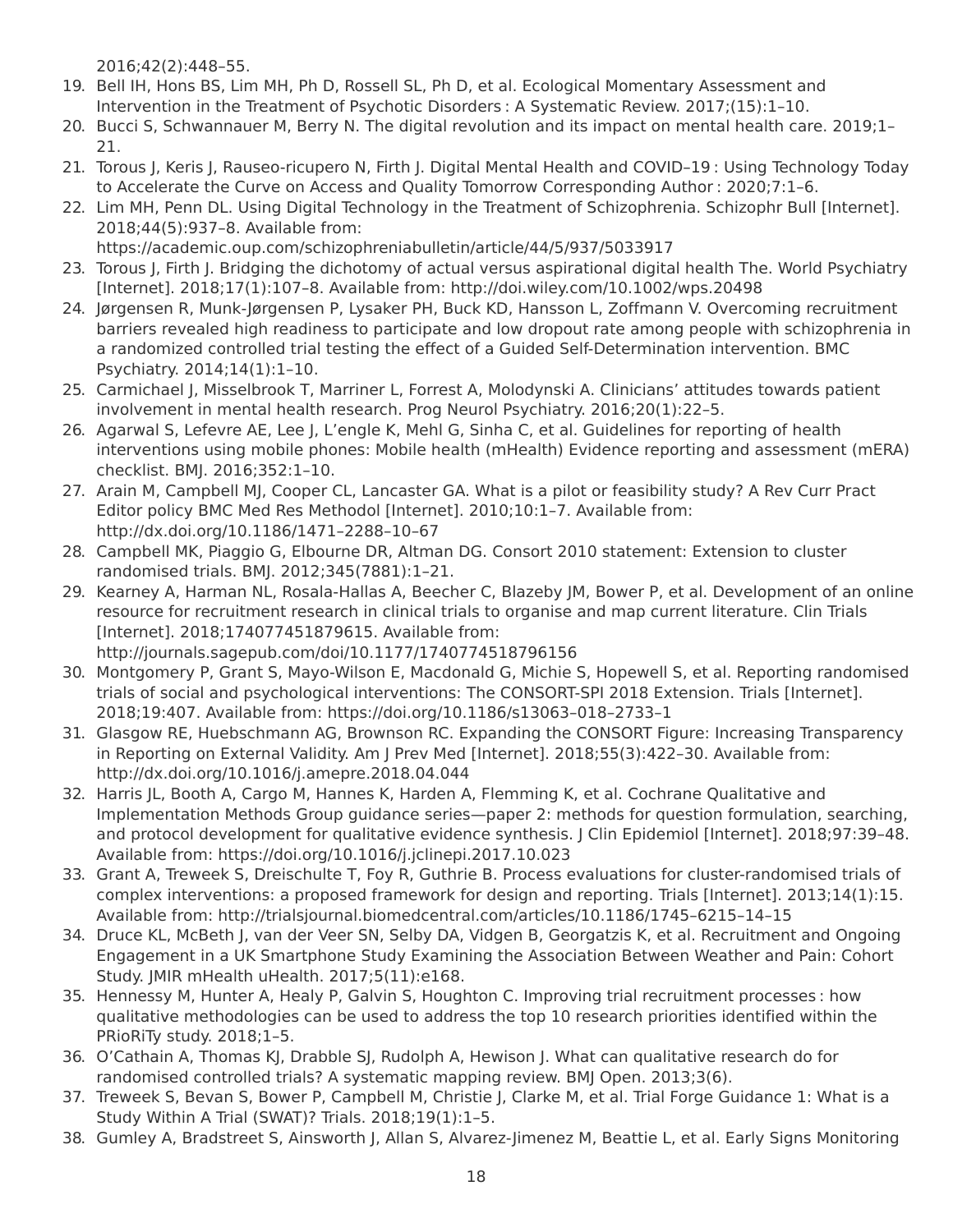to Prevent Relapse in Psychosis and Promote Well-Being, Engagement, and Recovery: Protocol for a Feasibility Cluster Randomized Controlled Trial Harnessing Mobile Phone Technology Blended With Peer Support. JMIR Res Protoc [Internet]. 2020;9(1):e15058. Available from: http://www.ncbi.nlm.nih.gov/pubmed/31917372

- 39. Mann C, Shaw A, Guthrie B, Wye L, Man M-S, Hollinghurst S, et al. Protocol for a process evaluation of a cluster randomised controlled trial to improve management of multimorbidity in general practice: the 3D study. BMJ Open [Internet]. 2016;6(5):e011260. Available from: http://bmjopen.bmj.com/lookup/doi/10.1136/bmjopen–2016–011260
- 40. Allan S, Mcleod H, Bradstreet S, Beedie S, Moir B, Gleeson J, et al. Understanding Implementation of a Digital Self-Monitoring Intervention for Relapse Prevention in Psychosis : Protocol for a Mixed Method Process Evaluation Corresponding Author : JMIR Res Protoc. 2019;8.
- 41. Thirsk LM, Clark AM. Using Qualitative Research for Complex Interventions: The Contributions of Hermeneutics. Int J Qual Methods. 2017;16(1):1-10.
- 42. Snowdon C. Qualitative and mixed methods research in trials. Trials [Internet]. 2015;16(1):15–7. Available from: http://dx.doi.org/10.1186/s13063–015–1084–4
- 43. Palinkas LA, Zatzick D. Rapid Assessment Procedure Informed Clinical Ethnography ( RAPICE) in Pragmatic Clinical Trials of Mental Health Services Implementation : Methods and Applied Case Study. Adm Policy Ment Heal Ment Heal Serv Res [Internet]. 2019;46(2):255–70. Available from: http://dx.doi.org/10.1007/s10488–018–0909–3
- 44. Reynolds J. 'Missing out': Reflections on the positioning of ethnographic research within an evaluative framing. Ethnography. 2017;18(3):345–65.
- 45. Greenhalgh T, Papoutsi C. Studying complexity in health services research: desperately seeking an overdue paradigm shift. BMC Med [Internet]. 2018;16(1):95. Available from: https://bmcmedicine.biomedcentral.com/articles/10.1186/s12916–018–1089–4
- 46. Morgan-Trimmer S, Wood F. Ethnographic methods for process evaluations of complex health behaviour interventions. Trials [Internet]. 2016;17(1):232. Available from: http://trialsjournal.biomedcentral.com/articles/10.1186/s13063–016–1340–2
- 47. Murdoch J. Process evaluation for complex interventions in health services research: analysing context, text trajectories and disruptions. BMC Health Serv Res [Internet]. 2016;16(1):407. Available from: http://bmchealthservres.biomedcentral.com/articles/10.1186/s12913–016–1651–8
- 48. Kitchen CEW, Lewis S, Tiffin PA, Welsh PR, Howey L, Ekers D. A focused ethnography of a Child and Adolescent Mental Health Service: Factors relevant to the implementation of a depression trial. Trials. 2017;18(1):1–12.
- 49. Rick J, Clarke M, Montgomery AA, Brocklehurst P, Evans R, Bower P. Doing trials within trials : a qualitative study of stakeholder views on barriers and facilitators to the routine adoption of methodology research in clinical trials. 2018;1–9.
- 50. QSR IPL. NVivo qualitative data analysis Software Version 11.1.1. QSR International Pty Ltd; 2015.
- 51. Braun V, Clarke V. Using thematic analysis in psychology Using thematic analysis in psychology. Qual Res Psychol [Internet]. 2006;3(2):77–101. Available from: http://www.tandfonline.com/action/journalInformation?journalCode = uqrp20%5Cnhttp://www.tandfonline.com/loi/uqrp20%5Cnhttp://dx.doi.org/10.1191/1478088706qp063oa
- 52. Charmaz K. Constructing grounded theory: a practical guide through qualitative analysis. London: SAGE; 2006.
- 53. Doyle S. Health Care for Women International Member Checking With Older Women : A Framework for Negotiating Meaning Member Checking With Older Women : A Framework for Negotiating Meaning. 2007; (November 2014):37–41.
- 54. Skea ZC, Treweek S, Gillies K. It's trying to manage the work': A qualitative evaluation of recruitment processes within a UK multicentre trial. BMJ Open. 2017;7(8):1–7.
- 55. Gale NK, Heath G, Cameron E, Rashid S, Redwood S. Using the framework method for the analysis of qualitative data in multi-disciplinary health research. BMC Med Res Methodol [Internet]. 2013;13(1):1. Available from: BMC Medical Research Methodology
- 56. Jones H, Cipriani A. Barriers and incentives to recruitment in mental health clinical trials. Evid Based Ment Health. 2019;22(2):49–50.
- 57. Greenhalgh T, Wherton J, Papoutsi C, Lynch J, Hughes G, A'Court C, et al. Beyond adoption: A new